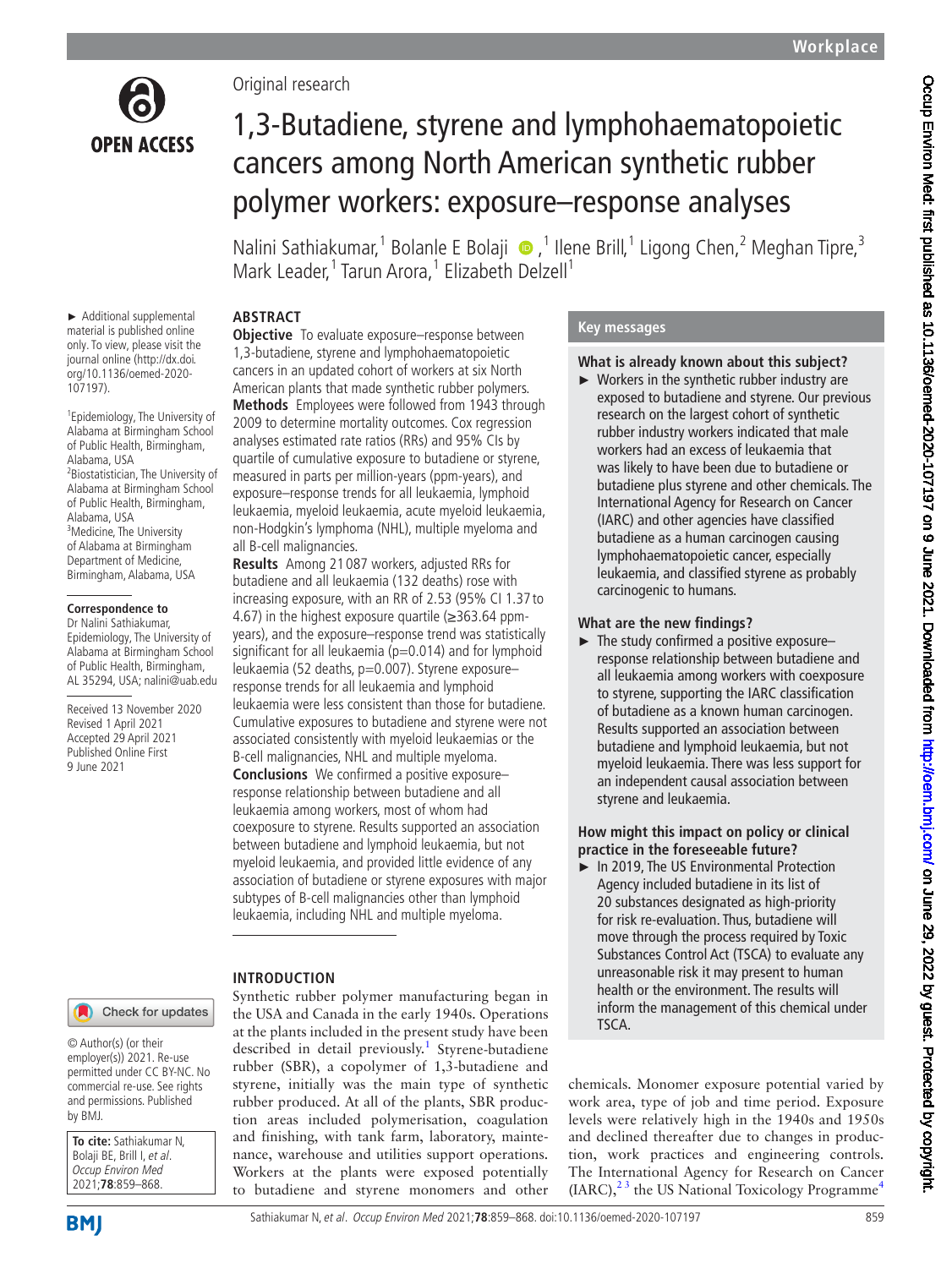and other agencies have classified butadiene as a human carcinogen causing lymphohaematopoietic cancer (LHC), especially leukaemia. In 2019, The US Environmental Protection Agency listed butadiene as a high-priority for risk evaluation.<sup>5</sup> IARC has classified styrene as probably carcinogenic to humans (Group 2A), based on limited evidence of carcinogenicity in humans and sufficient evidence in experimental animals.<sup>[6](#page-9-4)</sup>

This paper describes internal analyses of the exposure– response relation between cumulative exposure to butadiene and styrene and mortality from LHCs in the largest cohort of synthetic rubber polymer workers, adding to two previous papers that presented preliminary exposure–response analyses of all leukaemia, non-Hodgkin's lymphoma (NHL) and multiple myeloma.[7 8](#page-9-5) New aspects of this paper include analyses by quartile of cumulative exposure to monomers for women and men combined, with beta coefficients (β) for the slope of the exposure–response curve and corresponding 95% CIs; results pertaining to B-cell malignancies; results for acute myeloid leukaemia (AML), reported to be associated with styrene expo-sure<sup>[5](#page-9-3)</sup>; results for each monomer and leukaemia, stratified by exposure to the other monomer and results of analyses using lagged monomer exposure data. The present analyses provide quantitative data on exposure–response trends that could be useful for risk assessments by regulatory agencies.

# **METHODS**

#### **Overview of study design and cohort data**

Sathiakumar et al<sup>[8](#page-9-6)</sup> described in detail the methods used to update the cohort study of mortality among workers employed at eight North American synthetic rubber polymer plants, with follow-up extended through 2009. The update included 17924 men employed for at least 1year and 4861 women employed for at least 1day before 1 January 1992. Turnover among male employees in the first year of employment at the plants was large. The 1year duration of employment criterion was imposed on the large male cohort to maximise informativeness. A similar restriction was deemed unnecessary for the smaller female cohort.

Quantitative butadiene and styrene monomer exposure estimates previously were developed for six of the eight plants by investigators who were blinded to disease outcomes.<sup>[9](#page-9-7)</sup> All analyses were restricted to 21087 employees who had worked only at these six plants.

Work histories and monomer exposure estimates were available through the end of 1991. We did not obtain post-1991 job histories for 4079 workers who were actively employed at the end of 1991. In their last 1991 job, 46% were exposed to monomers, but their exposures were relatively low (median values, 1.1 parts per million (ppm) for butadiene and 0.4 ppm for styrene). Exposure estimation entailed identifying for each plant-specific work area/job combination its component tasks and documenting historical changes in those tasks; calculating plant-specific, work area/job-specific and time-specific average exposure indices (8-hour time-weighted average concentration in ppm) and compiling these into job-exposure matrices; and linking the time-specific and work area/job-specific exposure estimates in the job-exposure matrices with each employee's work history to obtain cumulative exposure estimates as of each day of follow-up.

Updated vital status information through 2009 was available for 99% of the cohort.<sup>[8](#page-9-6)</sup> Data on underlying and contributing causes of death came from death certificates, the US National Death Index and the Canadian Mortality Data Base of Statistics Canada. In a prior update, we attempted to obtain medical

records of men whose death certificate mentioned any type of LHC.<sup>[10](#page-9-8)</sup> Medical records were retrieved for 86% of leukaemia, 84% of NHL and 81% of multiple myeloma cases and confirmed the diagnoses of 100% of leukaemia and multiple myeloma and 96% of NHL cases with records. We did not obtain any additional medical records for the current update. Causes of death were determined without knowledge of monomer exposure status.

#### **Monomer exposure variables**

No new exposure estimates were developed for the present analysis. Exposure variables were time-dependent butadiene and styrene cumulative ppm-years. Analyses evaluated unlagged cumulative ppm-years and cumulative ppm-years lagged by 10 or 20 years to allow for potential latency. We did not analyse other exposure variables previously studied, $11$  including number of high-intensity tasks (HITs), average ppm and ppm-years below and above a threshold, all of which were highly correlated with ppm-years (eg, Spearman rank correlation coefficient=0.86 for butadiene ppm-years and HITs).

#### **Outcomes**

Outcomes were all leukaemia, lymphoid leukaemia, myeloid leukaemia, AML, NHL, multiple myeloma and all B-cell malignancies, including lymphoid leukaemia, NHL and multiple myeloma.[12](#page-9-10) The B-cell malignancy cases may have included a few T-cell neoplasms, which are thought to comprise 10%–15% of NHL and lymphoid leukaemia. For each LHC category, events included any decedent with the condition as the underlying or a contributing cause of death or with a medical record indicating that the condition was present.

#### **Statistical analysis**

Follow-up began for male workers on their date of accruing 1year of employment or on the earliest date when complete plant records were available, whichever was later, and for female workers on their hire date or on the earliest date when complete plant records were available, whichever was later.<sup>8</sup> For all workers, follow-up ended on the earliest of their death date, their loss-to-follow-up date or 31 December 2009.

Analyses of the relation between monomer exposure and LHC mortality used multivariable Cox regression methods to estimate LHC HRs and exposure–response trends within the cohort of workers, without reference to an external comparison population. These 'internal' Cox regression analyses provided maximum partial likelihood estimates of disease-specific HRs, interpreted as rate ratios (RRs) and 95% CIs for each quartile of ppm-years of monomer exposure compared with no exposure, with quartiles specified according to the exposure distribution of cases with each form of LHC. Additional Cox regression analyses estimated beta coefficients (β) and 95% CIs for trends in exposure–response using butadiene or styrene ppm-years. For all leukaemia, we further described the exposure–response curve with restricted cubic spline (RCS) Cox regression models, fitted to all exposure data and to the trimmed data, with five knots corresponding to the 5, 27.5, 50, 72.5 and 95 percentile boundaries among the exposed. Also, for all leukaemia, we analysed butadiene exposure–response separately in the following two strata of styrene exposure: lower styrene exposure, defined as below the median value of 27 styrene ppm-years among leukaemia decedents; and higher styrene exposure, defined as exposure at or above the median value. We also analysed styrene exposure–response, stratified by lower (below the median value,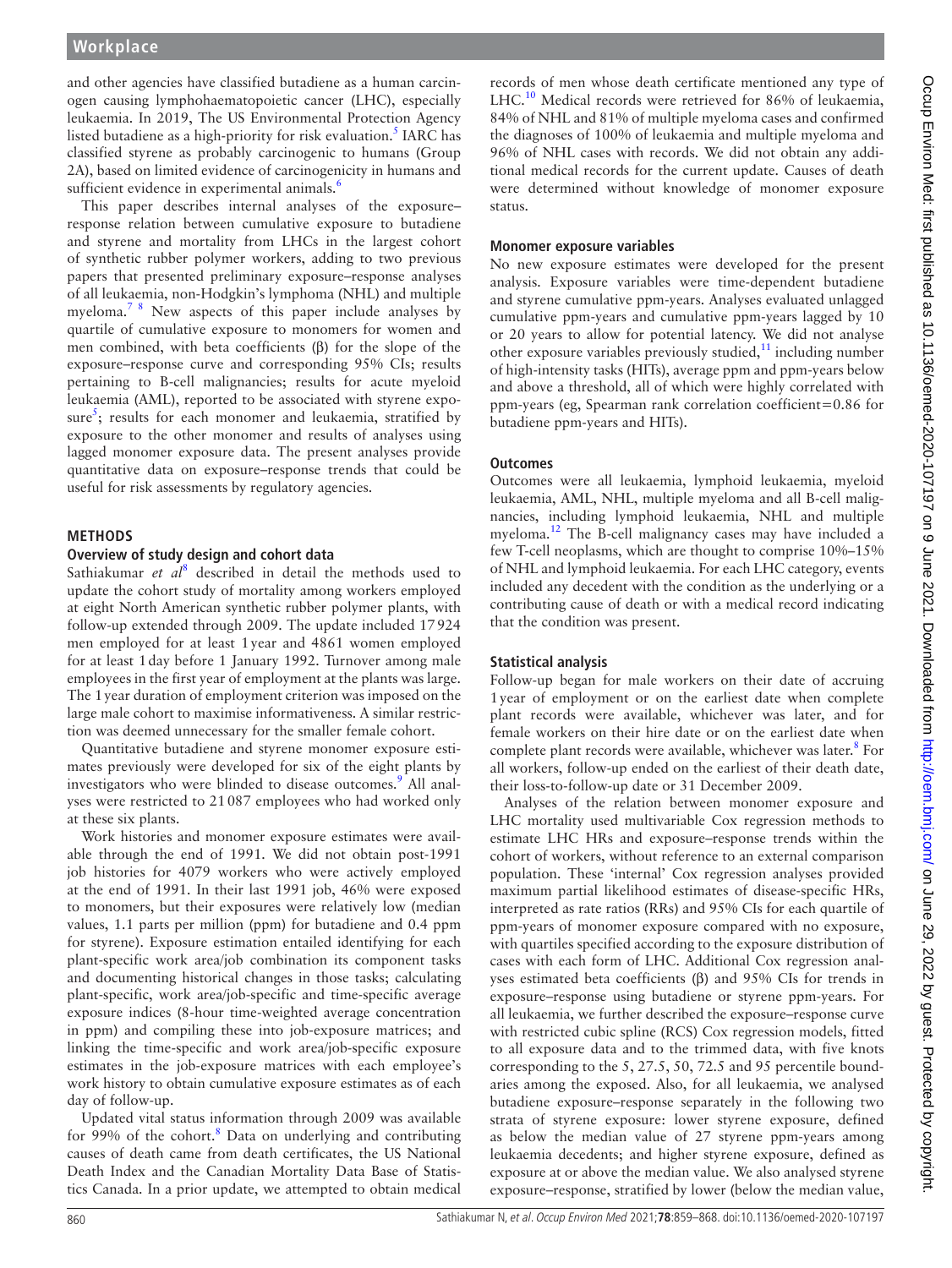121 ppm-years) versus higher (≥121 ppm-years) butadiene exposure.

All analyses used age as of each person-day of follow-up as the time scale and treated monomer ppm-years as time-dependent. Our main analyses assessed exposure–response trends using all person-day records, and models included as covariates, age at hire, calendar year of hire, sex, race, plant and payroll status (ever hourly paid or always salaried). Salaried employees mainly held supervisory or managerial positions, while hourly employees typically worked directly and regularly with manufacturing operations and had higher potential exposure to monomers. Payroll status also was associated with socioeconomic factors.

We conducted several series of sensitivity analyses. One of these excluded person-day records having zero cumulative exposure, in order to eliminate the possibility that any observed exposure–response trend was due to differences in uncontrolled factors between unexposed and exposed person-time.<sup>13</sup>

To investigate the influence of data at extreme exposure values, additional sensitivity analyses estimated exposure–response trends using 'trimmed' data that excluded all unexposed persontime and all person-time with ppm-years values above the 95th percentile of the exposure distribution of leukaemia decedents (for analyses of all leukaemias, lymphoid leukaemia, myeloid leukaemia and AML) or of B-cell malignancy decedents (for analyses of NHL, multiple myeloma and all B-cell malignancies). Several considerations prompted these analyses. Cohort studies in other industry settings have reported that exposure–response curves tend to diminish at higher exposure levels.[14](#page-9-12) Two of our earlier studies of male synthetic rubber polymer workers found stronger exposure–response trends for butadiene and leukaemia in analyses that excluded exposures above the 95th percentile<sup>[11](#page-9-9)</sup> or categorised butadiene into deciles.<sup>[7](#page-9-5)</sup> Both of the latter procedures can reduce the impact of exposure outliers. In addition, an investigation at the largest study plant, performed to validate our butadiene exposure estimates, found greater misclassification for jobs entailing higher exposures than for jobs with lower exposures.[15](#page-9-13)

Additional sensitivity analyses used 'reduced' models that contained fewer covariates. The goal of the reduced models was to preserve the control of confounding, while providing more precise results. Thus, we examined models containing all possible subsets of covariates and selected a reduced model on the basis of having: (1) a monomer exposure parameter estimate within 5% of that obtained in the corresponding full model and (2) the fewest covariates.

<span id="page-2-0"></span>

| Cumulative exposure to monomers as of the end of follow-up in the overall six-plant cohort and in cohort subgroups<br>Table 1 |                            |                |                 |            |                   |                |                |           |
|-------------------------------------------------------------------------------------------------------------------------------|----------------------------|----------------|-----------------|------------|-------------------|----------------|----------------|-----------|
| Group                                                                                                                         | <b>Butadiene ppm-years</b> |                |                 |            | Styrene ppm-years |                |                |           |
| (total number in group)                                                                                                       | $N(%)*$                    | Range          | Median (IQR)    | Mean (SD)  | N(% )             | Range          | Median (IQR)   | Mean (SD) |
| Total cohort (21 087)                                                                                                         | 14004 (66)                 | $>0.00 - 9264$ | $48(11-167)$    | 187 (517)  | 15422 (73)        | $>0.00 - 1618$ | $11(2.8-36)$   | 38 (98)   |
| Sex                                                                                                                           |                            |                |                 |            |                   |                |                |           |
| Male (16 579)                                                                                                                 | 12814 (77)                 | $>0.00 - 9264$ | 54 (13-178)     | 197 (537)  | 14006 (84)        | $>0.00 - 1618$ | $13(3.4 - 38)$ | 40 (101)  |
| Female (4508)                                                                                                                 | 1190 (26)                  | $>0.00 - 1980$ | $8.0(1.6-45)$   | 76 (184)   | 1416 (31)         | $>0.00 - 380$  | $1.8(0.3-11)$  | 19 (48)   |
| Plant, location                                                                                                               |                            |                |                 |            |                   |                |                |           |
| Kentucky (1563)                                                                                                               | 1144 (73)                  | $>0.00 - 1499$ | 75 (15-245)     | 195 (280)  | 1171 (75)         | $0.01 - 477$   | $20(5.8 - 48)$ | 38 (53)   |
| Louisiana (2463)                                                                                                              | 1815 (74)                  | $0.05 - 4185$  | 72 (20-230)     | 251 (502)  | 1782 (72)         | $>0.00 - 1469$ | $16(4.6 - 57)$ | 71 (169)  |
| Louisiana (2849)                                                                                                              | 1524 (53)                  | $0.01 - 9264$  | 73 (15-320)     | 483 (1267) | 2092 (73)         | $>0.00 - 1618$ | $13(3.7-48)$   | 65 (178)  |
| Texas (2929)                                                                                                                  | 1690 (58)                  | $>0.00 - 2114$ | 38 (10-134)     | 132 (239)  | 2227 (76)         | $>0.00 - 516$  | $5.9(1.7-22)$  | 21(40)    |
| Ontario (7044)                                                                                                                | 4936 (70)                  | $>0.00 - 5141$ | $43(8.3 - 143)$ | 139 (282)  | 4846 (69)         | $>0.00 - 442$  | $12(2.4 - 36)$ | 33 (54)   |
| Texas (4239)                                                                                                                  | 2895 (68)                  | $0.02 - 1575$  | $32(8.6 - 120)$ | 102 (174)  | 3304 (78)         | $>0.00 - 368$  | $10(2.5-29)$   | 23(35)    |
| Ever hourly                                                                                                                   |                            |                |                 |            |                   |                |                |           |
| Yes (15 109)                                                                                                                  | 11876 (79)                 | $>0.00 - 9264$ | 65 (16-203)     | 216 (556)  | 13 406 (89)       | $>0.00 - 1618$ | $14(3.6-42)$   | 43 (104)  |
| No (5978)                                                                                                                     | 2128 (36)                  | $>0.00 - 916$  | $7.4(1.7-23)$   | 24 (59)    | 2016 (34)         | $>0.00 - 310$  | $2.5(0.5-8.1)$ | 7.8(16)   |
| Race                                                                                                                          |                            |                |                 |            |                   |                |                |           |
| White (18 674)                                                                                                                | 12273 (66)                 | $>0.00 - 5141$ | 44 (10-149)     | 139 (268)  | 13297 (71)        | $>0.00 - 681$  | $10(2.5-32)$   | 27(46)    |
| <b>Black (2413)</b>                                                                                                           | 1731 (72)                  | $0.01 - 9264$  | 105 (18-368)    | 526 (1236) | 2125 (88)         | $0.01 - 1618$  | $24(5.5-87)$   | 105 (225) |
| Hire year                                                                                                                     |                            |                |                 |            |                   |                |                |           |
| 1943-1949 (5404)                                                                                                              | 3600 (67)                  | $>0.00 - 9264$ | 77 (20-253)     | 257 (650)  | 3938 (73)         | $0.01 - 1618$  | $13(3.8-48)$   | 50 (125)  |
| 1950-1959 (5613)                                                                                                              | 4005 (71)                  | $>0.00 - 9063$ | 97 (30-266)     | 260 (617)  | 4279 (76)         | $0.02 - 1462$  | $25(6.4 - 56)$ | 55 (117)  |
| 1960-1969 (4333)                                                                                                              | 2871 (66)                  | $>0.00 - 7102$ | $42(11-130)$    | 134 (334)  | 3065 (71)         | $>0.00 - 1105$ | $13(3.3 - 34)$ | 30(63)    |
| $\geq$ 1970 (5737)                                                                                                            | 3528 (62)                  | $>0.00 - 4516$ | $12(3.0-41)$    | 75 (287)   | 4140 (72)         | $>0.00 - 697$  | $3.8(0.9-13)$  | 16(51)    |
| All decedents (9665)                                                                                                          | 6914 (72)                  | $>0.00 - 9264$ | 79 (21-245)     | 245 (607)  | 7481 (77)         | $>0.00 - 1618$ | $17(4.4 - 49)$ | 50 (119)  |
| All leukaemia (132)                                                                                                           | 103 (78)                   | 1.92-7741      | 121 (34-364)    | 367 (873)  | 109 (83)          | 1.09-1203      | $27(8.4 - 61)$ | 62 (158)  |
| Lymphoid leukaemia (52)                                                                                                       | 39 (75)                    | 1.92-7741      | 225 (45-425)    | 542 (1303) | 42 (81)           | 1.65-1203      | $29(8.6-69)$   | 90 (243)  |
| Myeloid leukaemia (67)                                                                                                        | 53 (79)                    | 5.03-2010      | 70 (26-230)     | 238 (425)  | 56 (84)           | 1.09-341       | $21(5.4 - 49)$ | 39 (57)   |
| AML <sub>1</sub> (41)                                                                                                         | 32 (78)                    | $5.03 - 2010$  | $62(20-188)$    | 158 (351)  | 35 (85)           | 1.09-341       | $20(5.2 - 36)$ | 31(58)    |
| B-cell malignancy‡ (213)                                                                                                      | 148 (69)                   | $>0.00 - 7741$ | 125 (29-373)    | 334 (756)  | 163(77)           | $0.09 - 1203$  | $21(4.6-62)$   | 64 (157)  |
| NHL+ (110)                                                                                                                    | 76 (69)                    | $>0.00 - 1496$ | 121 (19 - 335)  | 234 (302)  | 86 (78)           | $0.09 - 231$   | $24(6.0 - 60)$ | 41 (49)   |
| Multiple myeloma (60)                                                                                                         | 40 (67)                    | $>0.00 - 2398$ | 111 (34-395)    | 314 (527)  | 43 (72)           | $0.21 - 840$   | $15(2.8 - 78)$ | 82 (177)  |

\*Number of exposed employees (% of total number in each group).

† AML, acute myeloid leukemia; NHL, non-Hodgkin's lymphoma.

‡Included lymphoid leukaemia, non-Hodgkin's lymphoma and multiple myeloma.

†AML, acute myeloid leukaemia; NHL, non-Hodgkin's lymphoma.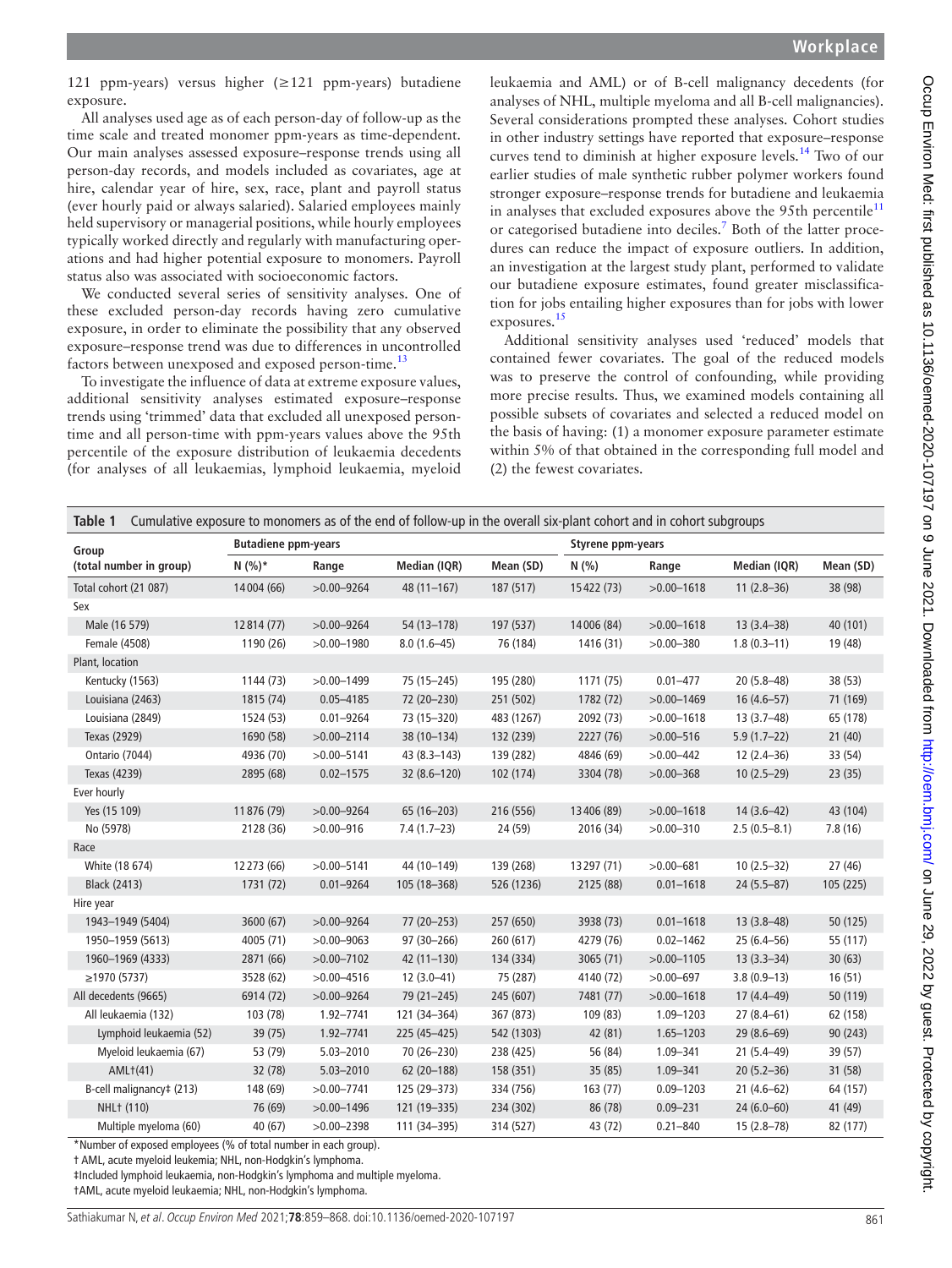Preliminary models evaluated possible differences in monomer exposure-LHC associations between women and men. Those analyses found no statistically significant sex-monomer exposure interaction and are not described further.

We used the SAS V.9.4 Cox proportional hazard model procedure Proportional Hazards REGression (PHREG) for the Cox regression analyses. We used the Akaike information criterion (AIC) to compare the statistical fit of reduced versus full models.<sup>[16](#page-9-14)</sup>

#### **RESULTS**

Of the 21087 workers in the cohort, 14004 (66%) were classified as ever exposed to butadiene, and 15422 (73%) were ever exposed to styrene [\(table](#page-2-0) 1). Cumulative exposure to monomers was right-skewed: overall, exposed workers had median and mean values of 48 and 187, respectively, for butadiene ppmyears and of 11 and 38, respectively, for styrene ppm-years. Monomer exposure was higher among men than among women and also varied by plant, payroll status, race and period of hire. The cohort had a median of 8.3 years of employment at the end of 1991. At the end of the follow-up, the median time since hire was 40 years, the median age was 69 years, and 46% of the cohort was deceased.

Total numbers of decedents with an outcome event were 132 for all leukaemia, 52 for lymphoid leukaemia, 67 for myeloid leukaemia, 41 for AML, 110 for NHL, 60 for multiple myeloma and 213 for B-cell malignancy. Butadiene and styrene ppm-years were strongly correlated, with Spearman correlation coefficients

ranging from 0.81 for NHL decedents to 0.87 for all leukaemia and lymphoid leukaemia decedents. [Online supplemental table](https://dx.doi.org/10.1136/oemed-2020-107197) [S1](https://dx.doi.org/10.1136/oemed-2020-107197) shows decedents with each outcome, cross-classified by quartiles of butadiene and styrene ppm-years.

#### **All leukaemia**

For butadiene, RCS analyses ([figure](#page-3-0) 1A,B and [online supple](https://dx.doi.org/10.1136/oemed-2020-107197)[mental figure S1A](https://dx.doi.org/10.1136/oemed-2020-107197)) indicated that the adjusted RR for all leukaemia increased in an approximately linear fashion at exposures below about 1000 ppm-years, with attenuation of the curve at higher exposures. Analyses by quartile of ppm-years also indicated that adjusted RRs rose with increasing exposure, with an RR of 2.53 (95% CI 1.37to 4.67) in the highest exposure category (≥363.64 ppm-years) ([table](#page-4-0) 2). Using untrimmed butadiene ppm-years, the exposure–response trend was statistically significant, regardless of the inclusion of unexposed person-time (including unexposed:  $\beta = 2.55 \times 10^{-4}$ , (95% CI 0.52 to  $4.57 \times 10^{-4}$ , trend p=0.014) (excluding unexposed:  $\beta$ =2.50×10<sup>-4</sup>, (95% CI 0.27 to 4.73)×10<sup>-4</sup>, trend p=0.028). Trimming to restrict data to ppm-years  $>0$  and  $\leq$ 95th percentile (1144 ppm-years) of all leukaemia decedents yielded a somewhat stronger exposure–response trend for butadiene ( $\beta$ =9.94×10<sup>-4</sup>, (95% CI 1.88 to 18.00)×10<sup>-4</sup>, trend p=0.016). This result was consistent with RRs from the analysis by exposure quartile. For example, the beta coefficient obtained from the trimmed data, evaluated at the mean (1156.83 ppm-years) or median (725.08 ppm-years) value of exposure in quartile 4, yielded RRs of 3.16 and 2.06, respectively, as compared the RR of 2.53 from the



# 400 600 800 1000 1200<br>Cumulative Styrene Exposure (ppm-years)

<span id="page-3-0"></span>



Cumulative Styrene Exposure (ppm-years)

70 80 90 100 110 120 130 140 150 160 17

50 60

**Figure 1** Restricted cubic splines for butadiene ppm-years and leukaemia (A and B) and styrene ppm-years and leukaemia (C and D). (A) and (C) display curves for butadiene and styrene, respectively, over the entire range of exposure, while (B) and (D) focus on the part of the curves just below the 95th percentile of exposure values for butadiene (at 1144 ppm-years) and styrene (at 171 ppm-years), respectively. All models used unrestricted ppm-years, without trimming. Rugs just above the X-axis of each figure depict the frequency of all observations (lower rug) and leukaemias (upper rug) at corresponding monomer exposure values. Circles indicate cutpoints for quartiles 2, 3 and 4 and for the 95th percentile.

 $\frac{11}{1600}$ 

1400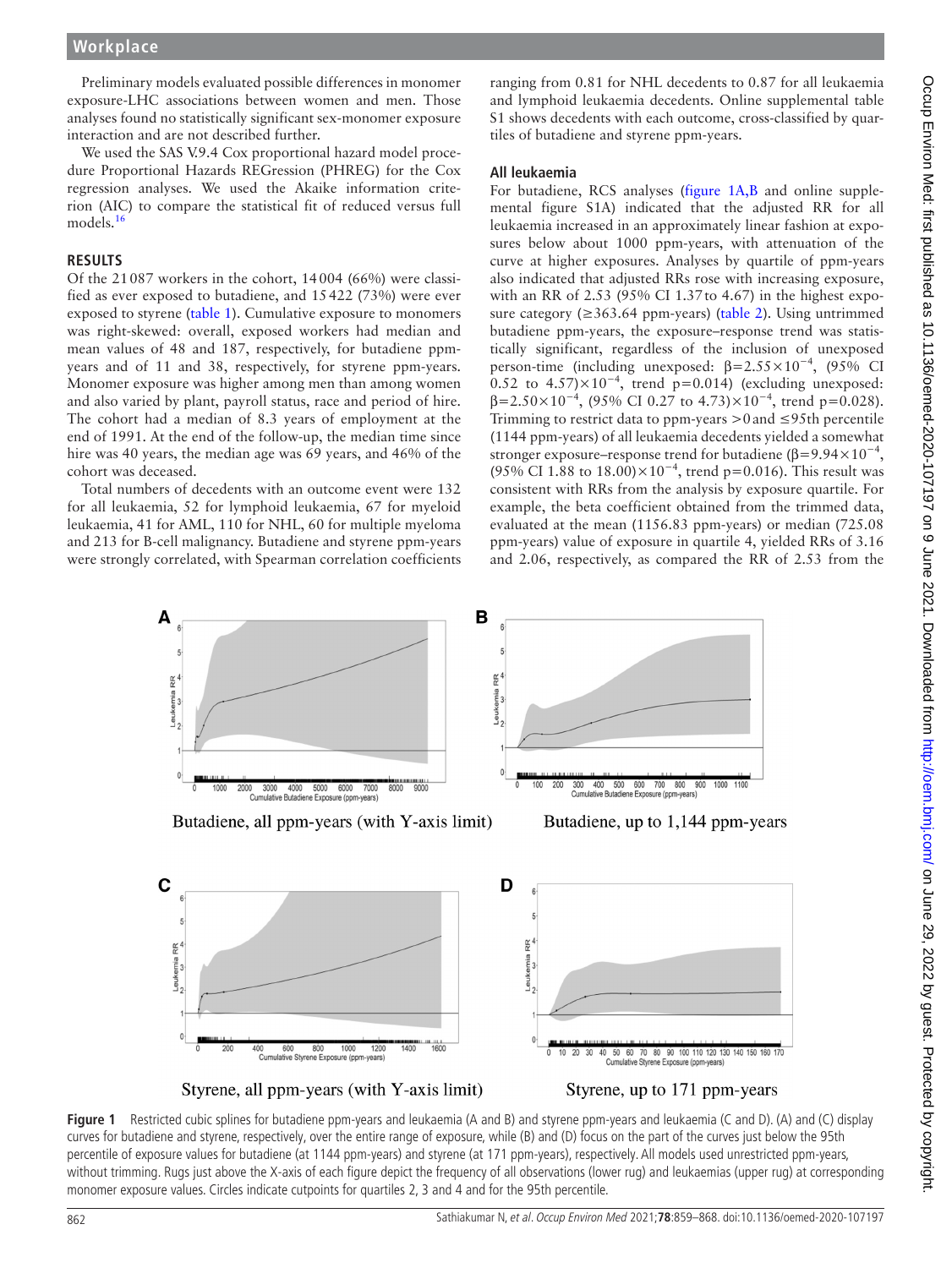|                                                                                                                                                                                                                                                                                                                                                                                                                                                                                                                                                                                                                                                                                                                                                                                                                                                                                                | <b>Butadiene</b> |                                                                                    |                                                                                      | <b>Styrene</b> |                                                                                                  |              |  |  |
|------------------------------------------------------------------------------------------------------------------------------------------------------------------------------------------------------------------------------------------------------------------------------------------------------------------------------------------------------------------------------------------------------------------------------------------------------------------------------------------------------------------------------------------------------------------------------------------------------------------------------------------------------------------------------------------------------------------------------------------------------------------------------------------------------------------------------------------------------------------------------------------------|------------------|------------------------------------------------------------------------------------|--------------------------------------------------------------------------------------|----------------|--------------------------------------------------------------------------------------------------|--------------|--|--|
| Model*                                                                                                                                                                                                                                                                                                                                                                                                                                                                                                                                                                                                                                                                                                                                                                                                                                                                                         | N                | <b>RR</b>                                                                          | 95% CI                                                                               | Ν              | <b>RR</b>                                                                                        | 95% CI       |  |  |
| Quartilet                                                                                                                                                                                                                                                                                                                                                                                                                                                                                                                                                                                                                                                                                                                                                                                                                                                                                      |                  |                                                                                    |                                                                                      |                |                                                                                                  |              |  |  |
| Unexposed                                                                                                                                                                                                                                                                                                                                                                                                                                                                                                                                                                                                                                                                                                                                                                                                                                                                                      | 29               | 1.0                                                                                | ref                                                                                  | 23             | 1.0                                                                                              | ref          |  |  |
| $\mathbf{1}$                                                                                                                                                                                                                                                                                                                                                                                                                                                                                                                                                                                                                                                                                                                                                                                                                                                                                   | 26               | 1.04                                                                               | 0.60 to 1.83                                                                         | 27             | 1.12                                                                                             | 0.61 to 2.07 |  |  |
| 2                                                                                                                                                                                                                                                                                                                                                                                                                                                                                                                                                                                                                                                                                                                                                                                                                                                                                              | 26               | 1.37                                                                               | 0.76 to 2.46                                                                         | 27             | 1.12                                                                                             | 0.59 to 2.11 |  |  |
| 3                                                                                                                                                                                                                                                                                                                                                                                                                                                                                                                                                                                                                                                                                                                                                                                                                                                                                              | 25               | 1.60                                                                               | 0.87 to 2.94                                                                         | 28             | 1.79                                                                                             | 0.93 to 3.45 |  |  |
| 4                                                                                                                                                                                                                                                                                                                                                                                                                                                                                                                                                                                                                                                                                                                                                                                                                                                                                              | 26               | 2.53                                                                               | 1.37 to 4.67                                                                         | 27             | 1.96                                                                                             | 1.00 to 3.82 |  |  |
| <b>Trend</b>                                                                                                                                                                                                                                                                                                                                                                                                                                                                                                                                                                                                                                                                                                                                                                                                                                                                                   |                  |                                                                                    |                                                                                      |                |                                                                                                  |              |  |  |
| All person-time: $\beta(95\%$ CI), trend p value,<br>AIC, N‡                                                                                                                                                                                                                                                                                                                                                                                                                                                                                                                                                                                                                                                                                                                                                                                                                                   |                  | $2.55 \times 10^{-4}$ ((0.52 to 4.57) $\times 10^{-4}$ ), p=0.014, AIC=2384, N=132 |                                                                                      |                | $1.04 \times 10^{-3}$ ((-0.26 to 2.33) $\times 10^{-3}$ ), p=0.116, AIC=2386, N=132              |              |  |  |
| Exposed person-time:<br>$\beta$ (95% CI), trend p value, AIC, N                                                                                                                                                                                                                                                                                                                                                                                                                                                                                                                                                                                                                                                                                                                                                                                                                                |                  | $2.50 \times 10^{-4}$ ((0.27 to 4.73) $\times 10^{-4}$ ), p=0.028, AIC=1786, N=103 |                                                                                      |                | $0.84 \times 10^{-3}$ ((-0.51 to 2.20) $\times 10^{-3}$ ), p=0.220, AIC=1912, N=109              |              |  |  |
| Exposed person-time ≤95th percentile§:<br>$\beta$ (95% CI), trend p value, AIC, N                                                                                                                                                                                                                                                                                                                                                                                                                                                                                                                                                                                                                                                                                                                                                                                                              |                  | $9.94 \times 10^{-4}$ ((1.88 to 18.00) $\times 10^{-4}$ ), p=0.016, AIC=1673, N=97 |                                                                                      |                | $4.05 \times 10^{-3}$ ((-1.19 to 9.30) $\times 10^{-3}$ ), p=0.130, AIC=1795, N=103              |              |  |  |
| Stratified¶                                                                                                                                                                                                                                                                                                                                                                                                                                                                                                                                                                                                                                                                                                                                                                                                                                                                                    |                  |                                                                                    |                                                                                      |                |                                                                                                  |              |  |  |
| Styrene <27.00 ppm-years                                                                                                                                                                                                                                                                                                                                                                                                                                                                                                                                                                                                                                                                                                                                                                                                                                                                       |                  |                                                                                    | $1.34 \times 10^{-4}$ ((-20.94 to 23.61) $\times 10^{-4}$ ), p=0.907, AIC=1340, N=77 |                |                                                                                                  |              |  |  |
| Styrene ≥27.00 ppm-years                                                                                                                                                                                                                                                                                                                                                                                                                                                                                                                                                                                                                                                                                                                                                                                                                                                                       |                  | 2.86×10 <sup>-4</sup> ((0.38 to 5.34)×10 <sup>-4</sup> ), p=0.024, AIC=870, N=55   |                                                                                      |                |                                                                                                  |              |  |  |
| Butadiene <121.28 ppm-years                                                                                                                                                                                                                                                                                                                                                                                                                                                                                                                                                                                                                                                                                                                                                                                                                                                                    |                  |                                                                                    |                                                                                      |                | $-7.26 \times 10^{-4}$ ((-120.19 to 105.67) $\times$ 10 <sup>-4</sup> ), p=0.900, AIC=1415, N=80 |              |  |  |
| Butadiene ≥121.28 ppm-years                                                                                                                                                                                                                                                                                                                                                                                                                                                                                                                                                                                                                                                                                                                                                                                                                                                                    |                  |                                                                                    |                                                                                      |                | $4.17 \times 10^{-4}$ ((-12.45 to 20.78) $\times 10^{-4}$ ), p=0.623, AIC=803, N=52              |              |  |  |
| *All models used attained age as of each day of follow-up as the time scale. Covariates were age at hire, year of hire, race, sex, plant and ever hourly status, except as follows: for the model<br>ofbutadiene within the stratum ≥27.00 styrene ppm-years, sex was not included due to the lack of events among women; for the model of styrene within the stratum ≥121.28 butadiene ppm-<br>years, sex and ever-hourly were not included due to the lack of events among women and never hourly workers.<br>1Quartile (Q) cutpoints were at the following values of ppm-years: (1) butadiene: Q2, 34.00; Q3, 121.28; Q4, 363.64, maximum=7741.41; (2) styrene: Q2, 5.76; Q3, 27.00; Q4, 60.53,<br>maximum=1203.21.<br>#AIC, Akaike information criterion; N, number of cases included in the model.<br>§95th percentile was at 1144 ppm-years for butadiene and 171 ppm-years for styrene. |                  |                                                                                    |                                                                                      |                |                                                                                                  |              |  |  |

<span id="page-4-0"></span>**Table 2** Exposure-response analyses of butadiene or styrene ppm-years and leukaemia: number (N) of cases, adjusted rate ratio (RR) with 95% CI by exposure quartile, beta-coefficient (β) with

¶Models used all person-time.

analysis by quartile. In contrast, the beta coefficient from the analysis of untrimmed butadiene data, evaluated at the same mean and median ppm-years, yielded RRs of 1.34 and 1.20, respectively.

For styrene, RCS results [\(figure](#page-3-0) 1C,D and [online supplemental](https://dx.doi.org/10.1136/oemed-2020-107197)  [figure S1B\)](https://dx.doi.org/10.1136/oemed-2020-107197) indicated a positive exposure–response curve, with attenuation at higher exposures. Other analyses ([table](#page-4-0) 2) yielded results similar to those for butadiene ppm-years, but those results were not statistically significant.

Analyses of each monomer, stratified by lower vs higher exposure to the other monomer, found that the butadiene exposure– response association was evident only in the category of higher styrene exposure ( $\beta$ =2.89×10<sup>-4</sup>, (95% CI 0.41 to 5.36)×10<sup>-4</sup>, trend p=0.022) [\(table](#page-4-0) 2). Styrene exposure–response was not observed in either category of butadiene exposure.

# **Lymphoid and myeloid leukemia**

For lymphoid leukaemia ([table](#page-5-0) 3), the pattern of RRs by quartile of butadiene ppm-years was irregular, with RRs of 2.61 (95% CI 1.02to 6.67) and 1.95 (95% CI 0.76to 5.03) in the third (213.43– $<376.31$  ppm-years) and fourth ( $\geq$ 376.31 ppm-years) quartiles, respectively; exposure–response trends were statistically significant (including unexposed:  $\beta = 3.81 \times 10^{-4}$ , (95% CI 1.05 to  $6.58$ )×10<sup>-4</sup>, trend p=0.007; excluding unexposed:  $β=4.78\times10^{-4}$ , (95% CI 1.34 to 8.23)×10<sup>-4</sup>, trend p=0.007). For all myeloid leukaemia and AML, the RR for each butadiene exposure quartile was elevated but statistically imprecise, and none of the exposure–response trends was significant. Analysis of trimmed exposure data yielded a statistically significant exposure–response trend for butadiene and lymphoid leukaemia  $(\beta=15.40\times10^{-4}, (95\% \text{ CI } 4.19 \text{ to } 26.53)\times10^{-4}, \text{trend } p=0.007)$ but not for all myeloid leukaemia or AML.

For styrene, analyses by quartile of ppm-years yielded results similar to those for butadiene ppm-years for lymphoid leukaemia, all myeloid leukaemia and AML ([table](#page-5-0) 3), but the only statistically significant RR was that for AML in the third exposure quartile. The only statistically significant exposure– response trend was that for lymphoid leukaemia, with the inclusion of the unexposed (trend  $p=0.046$ ).

#### **NHL, multiple myeloma and B-cell malignancy**

For butadiene and NHL [\(table](#page-5-0) 3), no exposure–response was detected in analyses of exposure quartile or trends using untrimmed butadiene ppm-years. However, trimming to restrict data to ppm-years >0 and ≤95th percentile (1083 ppm-years) yielded a trend p value of 0.002. No statistically significant butadiene exposure–response was found for multiple myeloma. For butadiene and all B-cell malignancies combined, the trend was statistically significant ( $p=0.002$ ) only in analyses of trimmed exposure data. Styrene did not appear to be associated with NHL, multiple myeloma or all B-cell malignancy.

#### **Other results**

Analyses that lagged cumulative exposure by 10 or 20 years ([table](#page-7-0) 4) found that for all leukaemia and lymphoid leukaemia, butadiene exposure–response beta coefficients were similar regardless of the exposure lag applied. For all leukaemia, trends were not statistically significant for styrene exposure lagged 10 or 20 years. For lymphoid leukaemia, only the trend for styrene lagged 10 years approached statistical significance. No trends were detected for lagged butadiene or styrene exposure and other LHCs.

Seventy-eight per cent of reduced models yielded exposure parameter estimates that were within 5% of those in full models,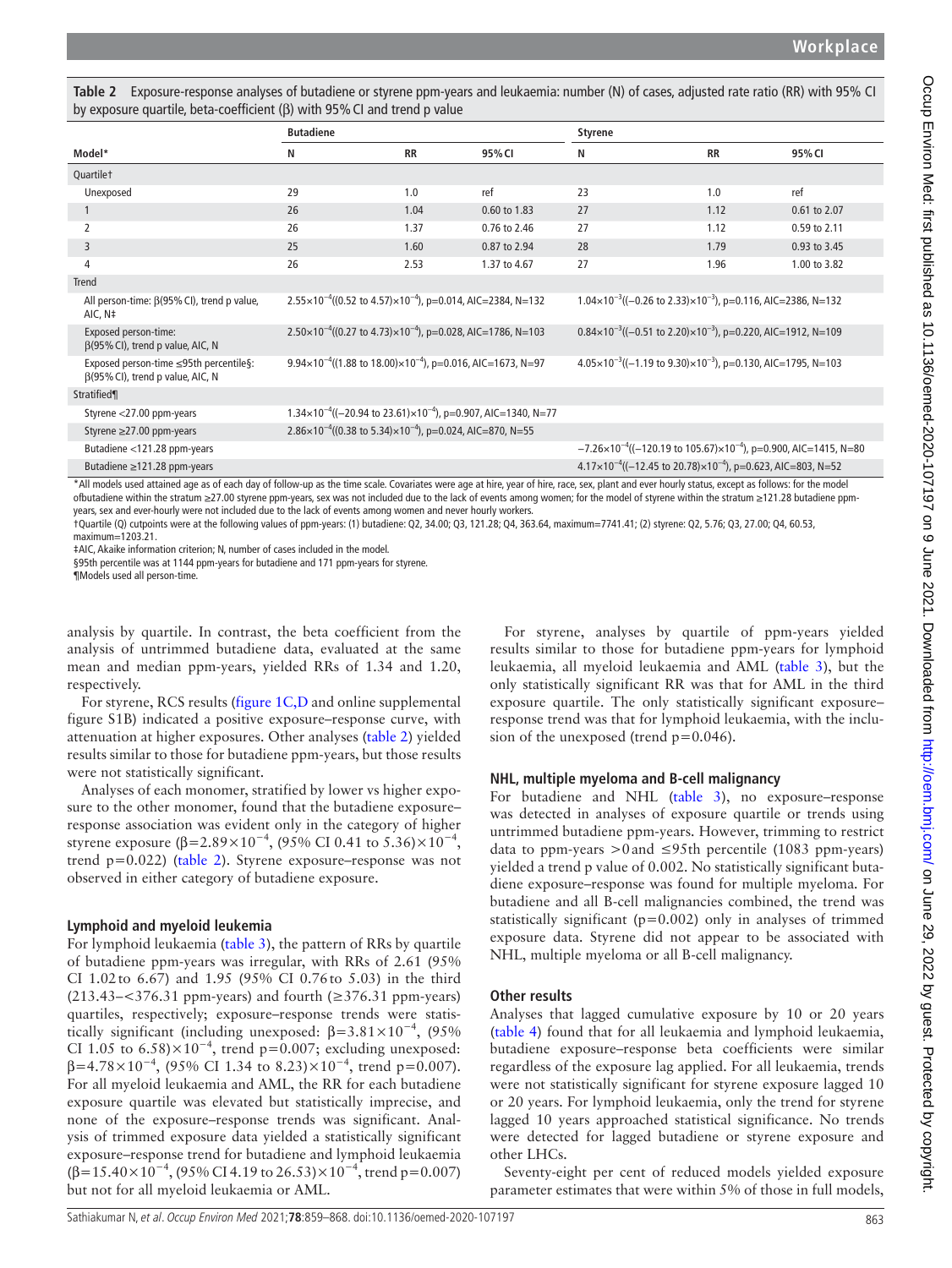<span id="page-5-0"></span>**Table 3** Exposure-response analyses of butadiene or styrene ppm-years and other lymphohaematopoietic cancers (LHCs): number (N) of cases, adjusted rate ratio (RR) with 95% CI by exposure quartile, beta-coefficient (β) with 95%CI and trend p value

| Model*, form of LHC                                                                                                                            | <b>Butadiene</b>                                                                                                                                                            |                                                                                                                                                                      |                                                                                     | <b>Styrene</b>                                                                        |           |               |  |  |  |
|------------------------------------------------------------------------------------------------------------------------------------------------|-----------------------------------------------------------------------------------------------------------------------------------------------------------------------------|----------------------------------------------------------------------------------------------------------------------------------------------------------------------|-------------------------------------------------------------------------------------|---------------------------------------------------------------------------------------|-----------|---------------|--|--|--|
|                                                                                                                                                |                                                                                                                                                                             |                                                                                                                                                                      |                                                                                     |                                                                                       |           |               |  |  |  |
| Lymphoid leukaemia                                                                                                                             |                                                                                                                                                                             |                                                                                                                                                                      |                                                                                     |                                                                                       |           |               |  |  |  |
| Quartilet                                                                                                                                      | N                                                                                                                                                                           | RR                                                                                                                                                                   | 95% CI                                                                              | N                                                                                     | <b>RR</b> | 95% CI        |  |  |  |
| Unexposed                                                                                                                                      | 13                                                                                                                                                                          | 1.0                                                                                                                                                                  | ref                                                                                 | 10                                                                                    | 1.0       | ref           |  |  |  |
| 1                                                                                                                                              | 9                                                                                                                                                                           | 0.72                                                                                                                                                                 | 0.29 to 1.78                                                                        | 10                                                                                    | 0.75      | 0.29 to 1.98  |  |  |  |
| $\overline{2}$                                                                                                                                 | 10                                                                                                                                                                          | 0.85                                                                                                                                                                 | 0.34 to 2.14                                                                        | 11                                                                                    | 1.25      | 0.47 to 3.33  |  |  |  |
| 3                                                                                                                                              | 10                                                                                                                                                                          | 2.61                                                                                                                                                                 | 1.02 to 6.67                                                                        | 10                                                                                    | 1.14      | 0.41 to 3.16  |  |  |  |
| 4                                                                                                                                              | 10                                                                                                                                                                          | 1.95                                                                                                                                                                 | 0.76 to 5.03                                                                        | 11                                                                                    | 1.78      | 0.64 to 4.91  |  |  |  |
| Trend                                                                                                                                          |                                                                                                                                                                             |                                                                                                                                                                      |                                                                                     |                                                                                       |           |               |  |  |  |
| All person-time: β(95% CI), trend p<br>value, AIC, N‡                                                                                          |                                                                                                                                                                             | $1.63 \times 10^{-3}$ ((0.03 to 3.23) $\times 10^{-3}$ ), p=0.046, AIC=936, N=52<br>$3.81 \times 10^{-4}$ ((1.05 to 6.58) $\times 10^{-4}$ ), p=0.007, AIC=933, N=52 |                                                                                     |                                                                                       |           |               |  |  |  |
| Exposed person-time: $\beta$ (95% CI),<br>trend p value, AIC, N                                                                                | $4.78 \times 10^{-4}$ ((1.34 to 8.23) $\times 10^{-4}$ ), p=0.007, AIC=664, N=39§<br>$1.24 \times 10^{-3}$ ((-0.43 to 2.91) $\times 10^{-3}$ ), p=0.146, AIC=727, N=42§     |                                                                                                                                                                      |                                                                                     |                                                                                       |           |               |  |  |  |
| Exposed person-time ≤95th<br>percentile: β(95% CI), trend p value,<br>AIC, N                                                                   | $15.40 \times 10^{-4}$ ((4.19 to 26.53) $\times 10^{-4}$ ), p=0.007, AIC=625, N=37§                                                                                         |                                                                                                                                                                      | 3.33×10 <sup>-3</sup> ((-4.81 to 11.47)×10 <sup>-3</sup> ), p=0.422, AIC=689, N=40§ |                                                                                       |           |               |  |  |  |
| Myeloid leukaemia                                                                                                                              |                                                                                                                                                                             |                                                                                                                                                                      |                                                                                     |                                                                                       |           |               |  |  |  |
| Quartile                                                                                                                                       | ${\sf N}$                                                                                                                                                                   | <b>RR</b>                                                                                                                                                            | 95% CI                                                                              | N                                                                                     | <b>RR</b> | 95% CI        |  |  |  |
| Unexposed                                                                                                                                      | 14                                                                                                                                                                          | 1.0                                                                                                                                                                  | ref                                                                                 | 11                                                                                    | 1.0       | ref           |  |  |  |
| $\mathbf{1}$                                                                                                                                   | 13                                                                                                                                                                          | 1.16                                                                                                                                                                 | 0.53 to 2.56                                                                        | 14                                                                                    | 1.27      | 0.54 to 2.98  |  |  |  |
| 2                                                                                                                                              | 14                                                                                                                                                                          | 1.96                                                                                                                                                                 | 0.88 to 4.38                                                                        | 14                                                                                    | 1.37      | 0.56 to 3.31  |  |  |  |
| 3                                                                                                                                              | 13                                                                                                                                                                          | 1.47                                                                                                                                                                 | 0.64 to 3.40                                                                        | 14                                                                                    | 1.85      | 0.74 to 4.60  |  |  |  |
| 4                                                                                                                                              | 13                                                                                                                                                                          | 1.72                                                                                                                                                                 | 0.73 to 4.07                                                                        | 14                                                                                    | 1.81      | 0.71 to 4.64  |  |  |  |
| Trend                                                                                                                                          |                                                                                                                                                                             |                                                                                                                                                                      |                                                                                     |                                                                                       |           |               |  |  |  |
| All person-time: β(95% CI), trend p<br>value, AIC, N                                                                                           | $1.09 \times 10^{-4}$ ((-3.01 to 5.18) $\times 10^{-4}$ ), p=0.602, AIC=1235, N=67<br>$-2.36 \times 10^{-4}$ ((-32.20 to 27.48) $\times 10^{-4}$ ), p=0.877, AIC=1235, N=67 |                                                                                                                                                                      |                                                                                     |                                                                                       |           |               |  |  |  |
| Exposed person-time: $\beta$ (95% CI),<br>trend p value, AIC, N                                                                                | $0.63 \times 10^{-4}$ ((-3.89 to 5.15) $\times 10^{-4}$ ), p=0.784, AIC=941, N=53¶<br>$-3.77 \times 10^{-4}$ ((-35.71 to 28.17) $\times 10^{-4}$ ), p=0.817, AIC=1006, N=56 |                                                                                                                                                                      |                                                                                     |                                                                                       |           |               |  |  |  |
| Exposed person-time ≤95th<br>percentile: β(95% CI), trend p value,<br>AIC, N                                                                   | $-0.16 \times 10^{-4}$ ((-14.68 to 14.37) $\times 10^{-4}$ ), p=0.983, AIC=880, N=50¶                                                                                       |                                                                                                                                                                      |                                                                                     | 29.50×10 <sup>-4</sup> ((-49.06 to 108.13)×10 <sup>-4</sup> ), p=0.461, AIC=963, N=54 |           |               |  |  |  |
| Acute myeloid leukaemia                                                                                                                        |                                                                                                                                                                             |                                                                                                                                                                      |                                                                                     |                                                                                       |           |               |  |  |  |
| Quartile                                                                                                                                       | N                                                                                                                                                                           | RR                                                                                                                                                                   | 95% CI                                                                              | N                                                                                     | <b>RR</b> | 95% CI        |  |  |  |
| Unexposed                                                                                                                                      | 9                                                                                                                                                                           | 1.0                                                                                                                                                                  | ref                                                                                 | 6                                                                                     | 1.0       | ref           |  |  |  |
| 1                                                                                                                                              | 8                                                                                                                                                                           | 1.28                                                                                                                                                                 | 0.47 to 3.48                                                                        | 8                                                                                     | 1.55      | 0.49 to 4.91  |  |  |  |
| $\overline{2}$                                                                                                                                 | $\,8\,$                                                                                                                                                                     | 2.04                                                                                                                                                                 | 0.73 to 5.70                                                                        | 9                                                                                     | 2.26      | 0.70 to 7.31  |  |  |  |
| 3                                                                                                                                              | 8                                                                                                                                                                           | 1.85                                                                                                                                                                 | 0.64 to 5.36                                                                        | 9                                                                                     | 4.61      | 1.37 to 15.56 |  |  |  |
| $\overline{4}$                                                                                                                                 | 8                                                                                                                                                                           | 1.90                                                                                                                                                                 | 0.63 to 5.73                                                                        | 9                                                                                     | 2.42      | 0.69 to 8.54  |  |  |  |
| Trend                                                                                                                                          |                                                                                                                                                                             |                                                                                                                                                                      |                                                                                     |                                                                                       |           |               |  |  |  |
| All person-time: $\beta$ (95% CI), trend p -1.08×10 <sup>-4</sup> ((-9.12 to 6.97)×10 <sup>-4</sup> ), p=0.793, AIC=746, N=41<br>value, AIC, N |                                                                                                                                                                             |                                                                                                                                                                      |                                                                                     | $-6.23 \times 10^{-4}$ ((-51.03 to 38.56) $\times 10^{-4}$ ), p=0.785, AIC=746, N=41  |           |               |  |  |  |
| Exposed person-time: $\beta$ (95% CI),<br>trend p value, AIC, N                                                                                | $-2.27 \times 10^{-4}$ ((-12.25 to 7.70) $\times 10^{-4}$ ), p=0.655, AIC=561, N=32¶                                                                                        |                                                                                                                                                                      |                                                                                     | $-1.13 \times 10^{-3}$ ((-6.48 to 4.22) x10 <sup>-3</sup> ), p=0.679, AIC=623, N=35   |           |               |  |  |  |
| Exposed person-time ≤95th<br>percentile: β(95% CI), trend p value,<br>AIC, N                                                                   | $-1.34 \times 10^{-3}$ ((-3.93 to 1.25) $\times 10^{-3}$ ), p=0.310, AIC=540, N=31¶                                                                                         |                                                                                                                                                                      |                                                                                     | $-3.02 \times 10^{-3}$ ((-15.36 to 9.32) $\times 10^{-3}$ ), p=0.631, AIC=602, N=34   |           |               |  |  |  |
| Non-Hodgkin's lymphoma                                                                                                                         |                                                                                                                                                                             |                                                                                                                                                                      |                                                                                     |                                                                                       |           |               |  |  |  |
| Quartile                                                                                                                                       | ${\sf N}$                                                                                                                                                                   | RR                                                                                                                                                                   | 95% CI                                                                              | N                                                                                     | RR        | 95% CI        |  |  |  |
| Unexposed                                                                                                                                      | 34                                                                                                                                                                          | 1.0                                                                                                                                                                  | ref                                                                                 | 24                                                                                    | 1.0       | ref           |  |  |  |
| $\mathbf{1}$                                                                                                                                   | 19                                                                                                                                                                          | 0.90                                                                                                                                                                 | 0.50 to 1.61                                                                        | 21                                                                                    | 0.81      | 0.42 to 1.55  |  |  |  |
| 2                                                                                                                                              | 19                                                                                                                                                                          | 0.57                                                                                                                                                                 | 0.31 to 1.04                                                                        | 22                                                                                    | 1.02      | 0.53 to 1.98  |  |  |  |
| 3                                                                                                                                              | 19                                                                                                                                                                          | 0.94                                                                                                                                                                 | 0.50 to 1.75                                                                        | 21                                                                                    | 1.11      | 0.56 to 2.21  |  |  |  |
| 4                                                                                                                                              | 19                                                                                                                                                                          | 1.33                                                                                                                                                                 | 0.71 to 2.49                                                                        | 22                                                                                    | 1.55      | 0.77 to 3.09  |  |  |  |
| <b>Trend</b>                                                                                                                                   |                                                                                                                                                                             |                                                                                                                                                                      |                                                                                     |                                                                                       |           |               |  |  |  |
| All person-time: β(95% CI), trend p<br>value, AIC, N                                                                                           | $0.26 \times 10^{-4}$ ((-3.73 to 4.25) $\times 10^{-4}$ ), p=0.898, AIC=1976, N=110                                                                                         |                                                                                                                                                                      |                                                                                     | $-0.23 \times 10^{-3}$ ((-2.62 to 2.17) $\times 10^{-3}$ ), p=0.854, AIC=1976, N=110  |           |               |  |  |  |
| Exposed person-time: $\beta$ (95% CI),<br>trend p value, AIC, N                                                                                | $1.55 \times 10^{-4}$ ((-2.49 to 5.58) $\times 10^{-4}$ ), p=0.452, AIC=1317, N=76                                                                                          |                                                                                                                                                                      |                                                                                     | $-0.15 \times 10^{-3}$ ((-2.56 to 2.26) $\times 10^{-3}$ ), p=0.900, AIC=1506, N=86   |           |               |  |  |  |

continued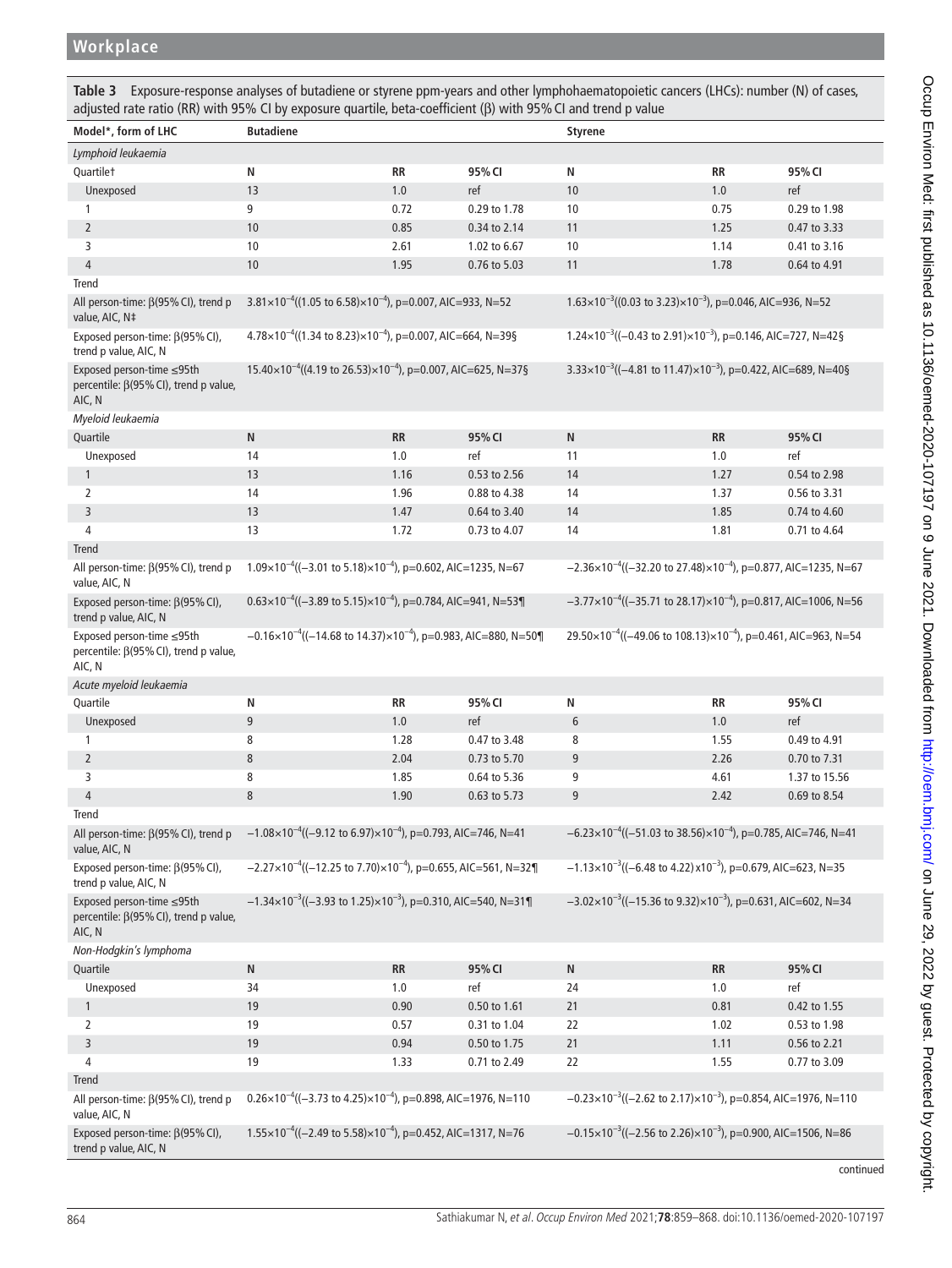| Table 3<br>continued                                                                |                                                                                      |           |              |                                                                                        |           |              |  |
|-------------------------------------------------------------------------------------|--------------------------------------------------------------------------------------|-----------|--------------|----------------------------------------------------------------------------------------|-----------|--------------|--|
| Model*, form of LHC                                                                 | <b>Butadiene</b>                                                                     |           |              | <b>Styrene</b>                                                                         |           |              |  |
| Exposed person-time ≤95th<br>percentile: $\beta$ (95% CI), trend p value,<br>AIC, N | $14.80 \times 10^{-4}$ ((5.68 to 23.99) $\times 10^{-4}$ ), p=0.002, AIC=1286, N=75  |           |              | 4.20×10 <sup>-3</sup> ((-0.73 to 9.13)×10 <sup>-3</sup> ), p=0.095, AIC=1462, N=84     |           |              |  |
| Multiple myeloma                                                                    |                                                                                      |           |              |                                                                                        |           |              |  |
| Quartile                                                                            | N                                                                                    | <b>RR</b> | 95% CI       | N                                                                                      | <b>RR</b> | 95% CI       |  |
| Unexposed                                                                           | 20                                                                                   | 1.0       | ref          | 17                                                                                     | 1.0       | ref          |  |
| 1                                                                                   | 10                                                                                   | 0.61      | 0.27 to 1.35 | 10                                                                                     | 0.96      | 0.42 to 2.20 |  |
| $\overline{2}$                                                                      | 10                                                                                   | 0.74      | 0.32 to 1.71 | 11                                                                                     | 0.61      | 0.26 to 1.40 |  |
| 3                                                                                   | 10                                                                                   | 0.69      | 0.29 to 1.60 | 11                                                                                     | 0.44      | 0.19 to 1.04 |  |
| $\overline{4}$                                                                      | 10                                                                                   | 1.01      | 0.43 to 2.42 | 11                                                                                     | 0.84      | 0.34 to 2.08 |  |
| Trend                                                                               |                                                                                      |           |              |                                                                                        |           |              |  |
| All person-time: β(95% CI), trend p<br>value, AIC, N                                | $-0.82 \times 10^{-4}$ ((-5.08 to 3.45) $\times 10^{-4}$ ), p=0.707, AIC=1056, N=60  |           |              | $0.15 \times 10^{-3}$ ((-1.55 to 1.85) $\times 10^{-3}$ ), p=0.858, AIC=1056, N=60     |           |              |  |
| Exposed person-time: $\beta$ (95% CI),<br>trend p value, AIC, N                     | $-0.36 \times 10^{-4}$ ((-4.86 to 4.14) $\times 10^{-4}$ ), p=0.876, AIC=669, N=40   |           |              | $0.31 \times 10^{-3}$ ((-1.44 to 2.05) $\times 10^{-3}$ ), p=0.731, AIC=730, N=43      |           |              |  |
| Exposed person-time ≤95th<br>percentile: β(95% CI), trend p value,<br>AIC, N        | $5.83 \times 10^{-4}$ ((-7.64 to 19.30) $\times 10^{-4}$ ), p=0.396, AIC=634, N=38   |           |              | $-1.61 \times 10^{-3}$ ((-9.61 to 6.38) $\times 10^{-3}$ ), p=0.692, AIC=644, N=38     |           |              |  |
| <b>B-cell malignancy</b>                                                            |                                                                                      |           |              |                                                                                        |           |              |  |
| Quartile                                                                            | N                                                                                    | <b>RR</b> | 95% CI       | $\mathsf{N}$                                                                           | <b>RR</b> | 95% CI       |  |
| Unexposed                                                                           | 65                                                                                   | 1.0       | ref          | 50                                                                                     | 1.0       | ref          |  |
| $\mathbf{1}$                                                                        | 37                                                                                   | 0.75      | 0.49 to 1.15 | 41                                                                                     | 0.89      | 0.57 to 1.40 |  |
| $\overline{2}$                                                                      | 37                                                                                   | 0.70      | 0.45 to 1.08 | 40                                                                                     | 0.83      | 0.52 to 1.32 |  |
| $\overline{3}$                                                                      | 37                                                                                   | 0.94      | 0.60 to 1.49 | 41                                                                                     | 0.85      | 0.53 to 1.38 |  |
| 4                                                                                   | 37                                                                                   | 1.39      | 0.88 to 2.20 | 41                                                                                     | 1.18      | 0.72 to 1.93 |  |
| <b>Trend</b>                                                                        |                                                                                      |           |              |                                                                                        |           |              |  |
| All person-time: β(95% CI), trend p<br>value, AIC, N                                | $1.15 \times 10^{-4}$ ((-0.75 to 3.05) $\times 10^{-4}$ ), p=0.237, AIC=3785, N=213  |           |              | $5.65 \times 10^{-4}$ ((-4.74 to 16.03) $\times 10^{-4}$ ), p=0.287, AIC=3785, N=213   |           |              |  |
| Exposed person-time: $\beta$ (95% CI),<br>trend p value, AIC, N                     | $1.95 \times 10^{-4}$ ((-0.11 to 4.02) $\times 10^{-4}$ ), p=0.064, AIC=2517, N=148  |           |              | $5.51 \times 10^{-4}$ ((-5.19 to 16.20) $\times 10^{-4}$ ), p=0.313, AIC=2809, N=163   |           |              |  |
| Exposed person-time ≤95th<br>percentile: $\beta$ (95% CI), trend p value,<br>AIC, N | $11.00 \times 10^{-4}$ ((4.23 to 17.82) $\times 10^{-4}$ ), p=0.002, AIC=2380, N=141 |           |              | $17.00 \times 10^{-4}$ ((-21.05 to 55.06) $\times 10^{-4}$ ), p=0.381, AIC=2639, N=154 |           |              |  |

\*Models used attained age as of each day of follow-up as the time scale. Covariates were age at hire, year of hire, race, sex, plant and ever hourly status. Models using exposed person-time ≤95th percentile trimmed data above 1144 and 171 ppm-years for butadiene and styrene, respectively, for leukaemias and above 1083 and 213 ppm-years for butadiene and styrene, respectively, for non-Hodgkin's lymphoma, multiple myeloma and B-cell malignancy.

†Quartile (Q) cutpoints were at the following values of ppm-years: lymphoid leukaemia—(1) butadiene: Q2, 44.73; Q3, 213.43; Q4, 376.31, maximum=7741.41; (2) styrene: Q2, 8.52; Q3, 27.21; Q4, 69.29, maximum=1203.21; myeloid leukaemia—(1) butadiene: Q2, 25.20; Q3, 70.05; Q4, 230.08, maximum=–2009.71; (2) styrene: Q2, 5.21; Q3, 20.71; Q4, 48.25, maximum=340.52; acute myeloid leukaemia—(1) butadiene: Q2, 19.14; Q3, 59.19; Q4, 185.63, maximum=2009.71; (2) styrene: Q2, 5.21; Q3, 19.73; Q4, 34, maximum=340.52; non-Hodgkin's lymphoma—(1) butadiene: Q2, 17.94; Q3, 117.22; Q4, 334.83, maximum=1495.51 (2) styrene: Q2, 5.97; Q3, 23.61; Q4, 59.67, maximum=231.34; multiple myeloma—(1) butadiene: Q2, 31.42; Q3, 107.78; Q4, 386.04, maximum=2397.73; (2) styrene: Q2, 2.80; Q3, 14.67; Q4, 77.99, maximum=839.61; B-cell malignancy—(1) butadiene: Q2, 27.04; Q3, 124.38; Q4, 370.89, maximum=7741.41; (2) styrene: Q2, 4.63; Q3, 20.74; Q4, 61.70, maximum=1203.21. ‡AIC, Akaike information criterion; N, number of cases included in each model.

§Restricted to ever hourly due to lack of events among never hourly.

¶Restricted to men due to lack of events among women.

and all were within 10% [online supplemental tables S2–S5.](https://dx.doi.org/10.1136/oemed-2020-107197) Use of the reduced models did not identify any additional statistically significant results.

# **DISCUSSION**

The present cohort comprises the largest butadiene-exposed group studied to date and includes the only large group of butadiene-exposed women. The update<sup>8</sup> on which the current analyses were based substantially augmented information from our previous studies of male<sup>117</sup> and female<sup>[18](#page-9-15)</sup> synthetic rubber polymer workers.

# **Leukaemia**

Internal Cox regression analyses of all leukaemia found a statistically significant exposure–response trend for butadiene but not for styrene. Analyses of major subtypes of leukaemia indicated that for lymphoid leukaemia a trend of increasing risk with increasing cumulative exposure to butadiene was present, with evidence of a similar pattern for styrene that, however, was not statistically significant in most analyses. For all myeloid leukaemia and AML a positive exposure–response trend was not evident for either monomer. Restricting data to exposed persontime did not substantively alter these results. For all leukaemias and lymphoid leukaemia, the butadiene trends were three to four times stronger when data were restricted to ppm-years >0and ≤95th percentile (1144 ppm-years). Alternative explanations for this pattern include biological irrelevance of higher exposures, exposure misclassification, depletion of the pool of susceptible people and other possible reasons.<sup>[14](#page-9-12)</sup> Lagging exposure had little effect on results for leukaemias or other outcomes,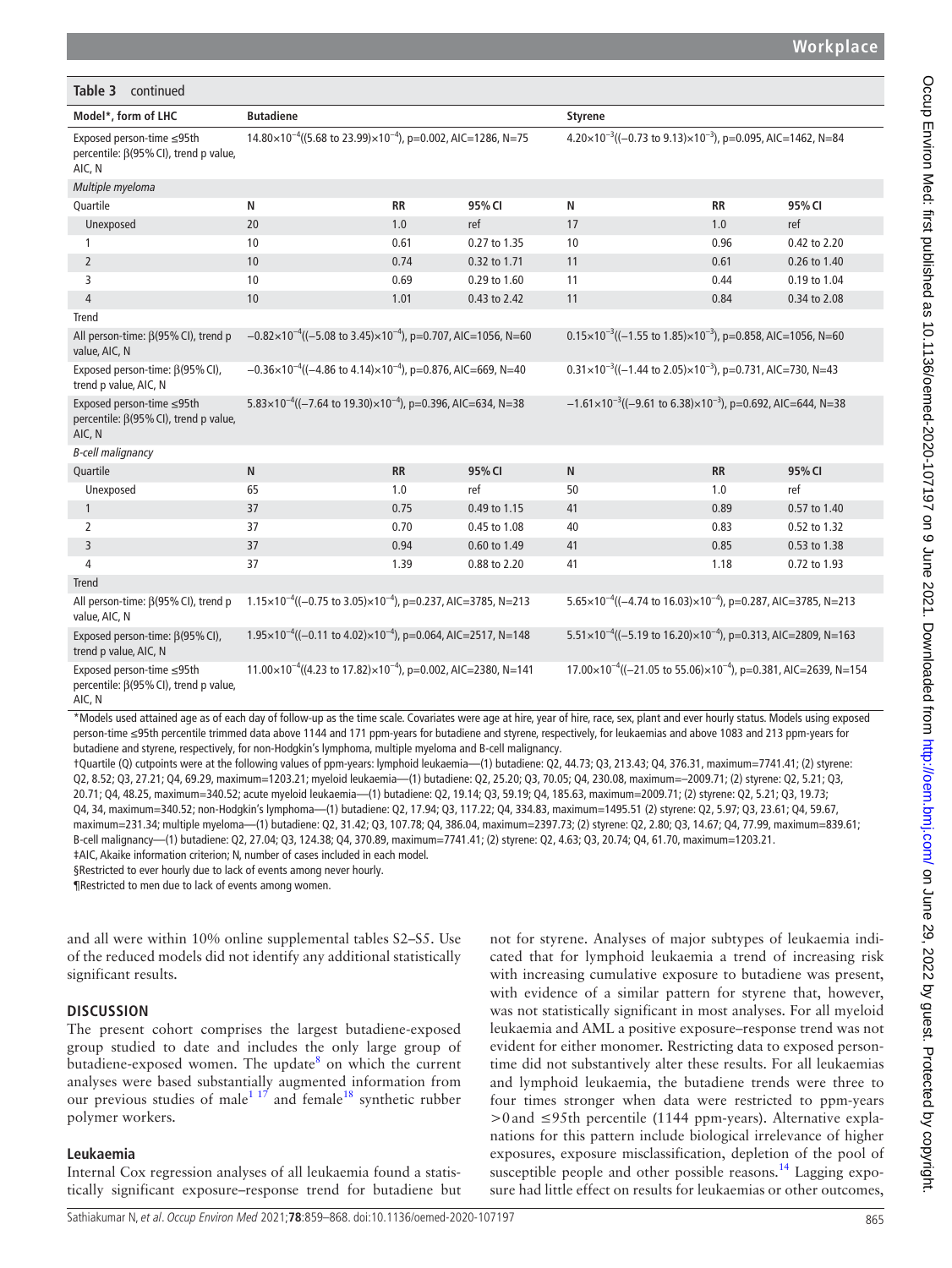# **Workplace**

<span id="page-7-0"></span>**Table 4** Adjusted\* beta-coefficient (β) with 95% CI, trend p value, with Akaike information criterion (AIC), for the relation between butadiene or styrene ppm-years (including person-time with zero monomer exposure), lagged 0, 10 or 20 years, and lymphohaematopoietic cancers (LHC)

| Monomer, Form of LHC,<br>lag period (years) | β                      | 95% CI                                      | Trend p value | AIC  |
|---------------------------------------------|------------------------|---------------------------------------------|---------------|------|
| I. Butadiene                                |                        |                                             |               |      |
| All leukaemia                               |                        |                                             |               |      |
| $\pmb{0}$                                   | $2.55 \times 10^{-4}$  | 0.52 to $4.57 \times 10^{-4}$               | 0.014         | 2384 |
| 10                                          | $2.58 \times 10^{-4}$  | 0.38 to $4.78\times10^{-4}$                 | 0.022         | 2337 |
| 20                                          | $2.63 \times 10^{-4}$  | $-0.05$ to $5.31 \times 10^{-4}$            | 0.055         | 2120 |
| Lymphoid leukaemia                          |                        |                                             |               |      |
| $\pmb{0}$                                   | $3.81 \times 10^{-4}$  | 1.05 to $6.58\times10^{-4}$                 | 0.007         | 933  |
| 10                                          | $3.73 \times 10^{-4}$  | 0.78 to $6.68\times10^{-4}$                 | 0.013         | 933  |
| 20                                          | $3.00 \times 10^{-4}$  | $-0.70$ to 6.69×10 <sup>-4</sup>            | 0.112         | 868  |
| Myeloid leukaemia                           |                        |                                             |               |      |
| $\pmb{0}$                                   | $1.09\times10^{-4}$    | $-3.01$ to 5.18 $\times$ 10 <sup>-4</sup>   | 0.602         | 1235 |
| 10                                          | $1.16 \times 10^{-4}$  | $-3.33$ to $5.66 \times 10^{-4}$            | 0.612         | 1189 |
| 20                                          | $2.11 \times 10^{-4}$  | $-2.90$ to $7.11 \times 10^{-4}$            | 0.410         | 1054 |
| Acute myeloid leukaemia                     |                        |                                             |               |      |
| $\pmb{0}$                                   | $-1.08\times10^{-4}$   | $-9.12$ to 6.97 $\times$ 10 <sup>-4</sup>   | 0.793         | 746  |
| 10                                          | $-0.72\times10^{-4}$   | $-8.54$ to $7.10\times10^{-4}$              | 0.857         | 724  |
| 20                                          | $-0.14 \times 10^{-4}$ | $-8.85$ to $8.57\times10^{-4}$              | 0.975         | 641  |
| Non-Hodgkin's lymphoma                      |                        |                                             |               |      |
| $\pmb{0}$                                   | $0.26 \times 10^{-4}$  | $-3.73$ to 4.25 $\times$ 10 <sup>-4</sup>   | 0.898         | 1976 |
| 10                                          | $1.10 \times 10^{-5}$  | $-43.61$ to $45.80 \times 10^{-5}$          | 0.962         | 1973 |
| 20                                          | $-6.18 \times 10^{-5}$ | $-67.04$ to 54.67 $\times$ 10 <sup>-5</sup> | 0.842         | 1876 |
| Multiple myeloma                            |                        |                                             |               |      |
| $\pmb{0}$                                   | $-0.82\times10^{-4}$   | $-5.08$ to 3.45 $\times$ 10 <sup>-4</sup>   | 0.707         | 1056 |
| 10                                          | $-7.54 \times 10^{-5}$ | $-52.81$ to 37.74×10 <sup>-5</sup>          | 0.744         | 1054 |
| 20                                          | $-9.77 \times 10^{-5}$ | $-64.26$ to $44.73 \times 10^{-5}$          | 0.725         | 955  |
| B-cell malignancy                           |                        |                                             |               |      |
| $\pmb{0}$                                   | $1.15 \times 10^{-4}$  | $-0.75$ to 3.05 $\times$ 10 <sup>-4</sup>   | 0.237         | 3785 |
| 10                                          | $1.13 \times 10^{-4}$  | $-0.95$ to 3.21 $\times$ 10 <sup>-4</sup>   | 0.287         | 3779 |
| 20                                          | $0.73\times10^{-4}$    | $-1.95$ to 3.40 $\times$ 10 <sup>-4</sup>   | 0.595         | 3517 |
| II. Styrene                                 |                        |                                             |               |      |
| Leukaemia                                   |                        |                                             |               |      |
| $\pmb{0}$                                   | $1.04 \times 10^{-3}$  | $-0.26$ to 2.33 $\times$ 10 <sup>-3</sup>   | 0.116         | 2386 |
| 10                                          | $1.03 \times 10^{-3}$  | $-0.38$ to 2.45 $\times$ 10 <sup>-3</sup>   | 0.153         | 2339 |
| 20                                          | $0.96\times10^{-3}$    | $-0.82$ to 2.74 $\times$ 10 <sup>-3</sup>   | 0.289         | 2122 |
| Lymphoid leukaemia                          |                        |                                             |               |      |
| 0                                           | $1.63 \times 10^{-3}$  | 0.03 to $3.23 \times 10^{-3}$               | 0.046         | 936  |
| 10                                          | $1.67\times10^{-3}$    | $-0.06$ to 3.40 $\times$ 10 <sup>-3</sup>   | 0.058         | 934  |
| 20                                          | $1.43 \times 10^{-3}$  | $-0.74$ to $3.60\times10^{-3}$              | 0.197         | 869  |
| Myeloid leukaemia                           |                        |                                             |               |      |
| 0                                           | $-2.36 \times 10^{-4}$ | $-32.20$ to 27.48×10 <sup>-4</sup>          | 0.877         | 1235 |
| 10                                          | $-4.37\times10^{-4}$   | $-39.04$ to 30.30×10 <sup>-4</sup>          | 0.805         | 1189 |
| 20                                          | $-3.53\times10^{-4}$   | $-46.45$ to 39.40 $\times$ 10 <sup>-4</sup> | 0.872         | 1054 |
| Acute myeloid leukaemia                     |                        |                                             |               |      |
| $\pmb{0}$                                   | $-6.23 \times 10^{-4}$ | $-51.03$ to 38.56×10 <sup>-4</sup>          | 0.785         | 746  |
| 10                                          | $-4.02\times10^{-4}$   | $-47.81$ to 39.77 $\times$ 10 <sup>-4</sup> | 0.857         | 724  |
| 20                                          | $-2.72\times10^{-4}$   | $-54.77$ to 49.32×10 <sup>-4</sup>          | 0.918         | 641  |
| Non-Hodgkin's lymphoma                      |                        |                                             |               |      |
| $\pmb{0}$                                   | $-0.23\times10^{-3}$   | $-2.62$ to 2.17 $\times$ 10 <sup>-3</sup>   | 0.854         | 1976 |
| 10                                          | $-3.04 \times 10^{-4}$ | $-29.50$ to 23.43×10 <sup>-4</sup>          | 0.822         | 1973 |
| 20                                          | $-7.57\times10^{-4}$   | $-42.45$ to 27.30 $\times$ 10 <sup>-4</sup> | 0.670         | 1876 |
| Multiple myeloma                            |                        |                                             |               |      |
| $\pmb{0}$                                   | $0.15 \times 10^{-3}$  | $-1.55$ to $1.85 \times 10^{-3}$            | 0.858         | 1056 |
| 10                                          | $1.04 \times 10^{-4}$  | $-17.61$ to 19.70×10 <sup>-4</sup>          | 0.913         | 1054 |
| 20                                          | $-0.52\times10^{-4}$   | $-23.95$ to 22.90 $\times$ 10 <sup>-4</sup> | 0.965         | 955  |
| <b>B-cell malignancy</b>                    |                        |                                             |               |      |

continued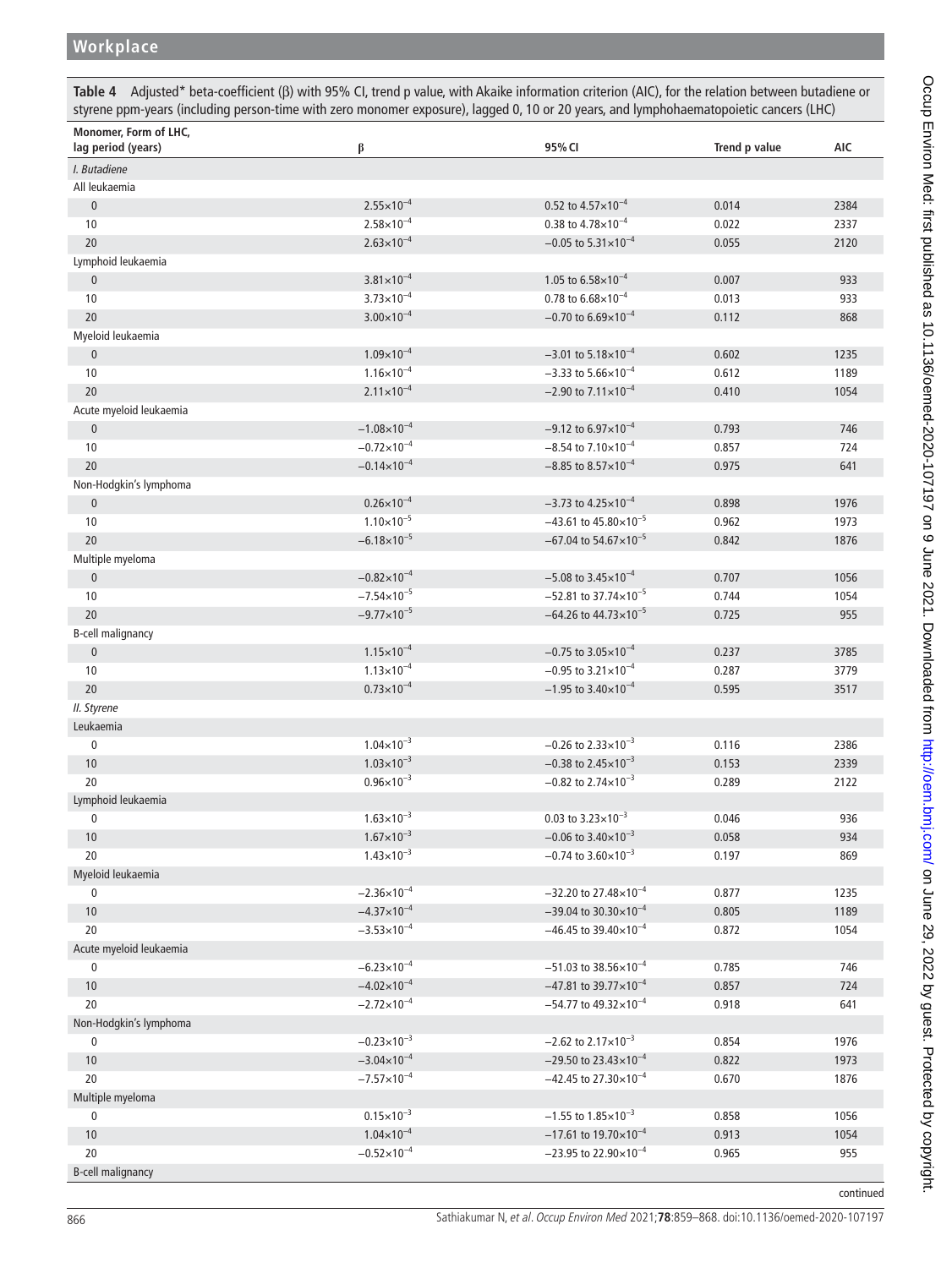| Table 4<br>continued                        |                       |                                            |               |            |
|---------------------------------------------|-----------------------|--------------------------------------------|---------------|------------|
| Monomer, Form of LHC,<br>lag period (years) |                       | 95% CI                                     | Trend p value | <b>AIC</b> |
| 0                                           | $5.65 \times 10^{-4}$ | $-4.74$ to 16.03 $\times$ 10 <sup>-4</sup> | 0.287         | 3785       |
| 10                                          | $5.42\times10^{-4}$   | $-5.97$ to $16.81 \times 10^{-4}$          | 0.351         | 3779       |
| 20                                          | $3.36 \times 10^{-4}$ | $-11.18$ to 17.91 x10 <sup>-4</sup>        | 0.651         | 3517       |

as exposure diminished over calendar time,<sup>[9](#page-9-7)</sup> more than 90% of the LHC cases died 20 years or more after hire, and no exposure was recorded after 1991.

With regard to butadiene and leukaemia, the results of the present study are consistent with those reported earlier by other investigators<sup>19–22</sup> and us<sup>178</sup> <sup>10 11 17 18 23 24</sup> in supporting a positive association in the synthetic rubber polymer industry. In contrast, investigations of relatively small cohorts of butadiene monomer production workers, who were exposed to butadiene but not to styrene, have reported results for leukaemia that were null or weakly positive.  $25-28$ 

With regard to styrene, increased risks of LHC, particularly leukaemia and lymphoma, have been reported among styreneexposed workers in both synthetic rubber polymer and reinforced plastic industries.<sup>6</sup> Reinforced plastics industry workers were exposed to styrene concentrations at higher levels than were typically found in the synthetic rubber industry and were not exposed to butadiene. Positive exposure–response relationships between styrene exposure and leukaemia were reported in an older multinational European study of reinforced plastics workers<sup>29</sup> but not in a recent reanalysis of that study.<sup>30</sup> A study of mortality among workers in the reinforced plastics boatbuilding industry reported an association between several indices of exposure to styrene and leukaemia.<sup>31–33</sup> However, studies of several other cohorts of reinforced plastics workers found little evidence of an association between styrene and overall leukaemia[.34–37](#page-9-21)

With regard to exposure to butadiene or styrene and cell-type specific leukaemias, data from other studies are limited.<sup>[6](#page-9-4)</sup> Christensen *et al*<sup>36</sup> reported a positive exposure–response trend for a styrene cumulative exposure score and AML. Collins *et al*<sup>[35](#page-9-23)</sup> found no statistically significant exposure–response trend among workers employed in the US reinforced plastics and composite industry.

#### **NHL, multiple myeloma and B-cell malignancy**

We found little evidence of any association between cumulative exposure to butadiene or styrene and NHL or multiple myeloma. These results are consistent with our previous analyses.<sup>78</sup> The positive exposure–response for butadiene and all B-cell malignancies combined, seen only in analyses using trimmed exposure data, may have reflected the association between butadiene and lymphoid leukaemia.

Several studies have assessed mortality from NHL or subtypes of NHL in three cohorts of butadiene monomer production workers exposed to butadiene but not to styrene.<sup>[25–28](#page-9-17)</sup> The observed number of NHL deaths exceeded the expected number in each study, but all results were based on small numbers.

An investigation that included many of the subjects in our study reported a positive association between styrene and  $NHL<sup>21</sup>$ . The reanalysis of the European reinforced plastics cohort reported an association between mean level of exposure to styrene and NHL but found no association with cumulative exposure to styrene.<sup>[30](#page-9-19)</sup> In contrast, updated studies of the reinforced plastics industry did not find a clear excess of NHL, overall or in subgroups with higher styrene exposure.<sup>[31 32 34–36 38](#page-9-20)</sup>

Matanoski *et al*<sup>[21](#page-9-24)</sup> reported that multiple myeloma was associated with butadiene in a study that included most of the subjects in our male cohort, in contrast to our analyses by cumulative exposure, which provided no support for an association with butadiene or styrene. Divine and Hartman<sup>[25](#page-9-17)</sup> reported slightly more than expected deaths from multiple myeloma among butadiene production workers, but data on multiple myeloma were sparse and internally inconsistent.

### **Strengths and limitations**

Study strengths included the long follow-up period, the use of objective procedures to classify workers according to monomer exposure and cause of death, the inclusion of female employees and the use of sensitivity analyses to facilitate interpretation of results. Potential misclassification of monomer exposure remains a concern. Previous investigations have validated the butadiene exposure estimates $15$  and assessed the impact of exposure misclassification on the exposure–response relation between butadiene and leukaemia.<sup>1 39</sup> However, sensitivity analyses to assess the potential impact of monomer exposure uncertainties would strengthen the data if used for risk assessment.

Other limitations include lack of information on lifestyle factors and the use of mortality, rather than incidence, data to ascertain LHCs. Mortality data are not optimal for cancers with relatively long survival including certain leukaemias and B-cell malignancies. Although our results provided little support for the hypothesis that styrene causes LHC, the styrene concentrations experienced by this cohort were relatively low, as compared with the exposures of reinforced plastics industry workers.<sup>[35](#page-9-23)</sup> We performed multiple comparisons, and it is possible that the observed associations occurred by chance.

#### **CONCLUSIONS**

This study confirmed a positive exposure–response relationship between butadiene and all leukaemia and supports the classification of butadiene as a human carcinogen. Results supported an association between butadiene and lymphoid leukaemia, but not myeloid leukaemia. Evidence of an independent causal association between styrene and leukaemia remained less convincing. The study found little evidence that butadiene or styrene exposures were associated with major subtypes of B-cell malignancy other than lymphoid leukaemia, including NHL and multiple myeloma.

**Acknowledgements** We are grateful to the late James McGraw of the International Institute of Synthetic Rubber Producers for his effective coordination of many sponsor–investigator interactions since the inception of the original study in 1991. Maurizio Macaluso and Rodney Larson carried out exposure estimation in previous investigations.

**Contributors** NS and ED contributed substantially to the conception and design of the work. IB, LC, ML and TA analysed the data. NS, ED, IB, LC, ML, MT, BEB and TA interpreted the data. NS, ED, IB, MT and BEB drafted the work and NS, ED, IB, LC, ML, MT and BEB revised it critically for important intellectual content. NS, ED, IB, LC, ML, MT, BEB and TA approved of the final version published. NS, ED, IB, LC, ML, MT, BEB and TA agreed to be accountable for all aspects of the work to ensure questions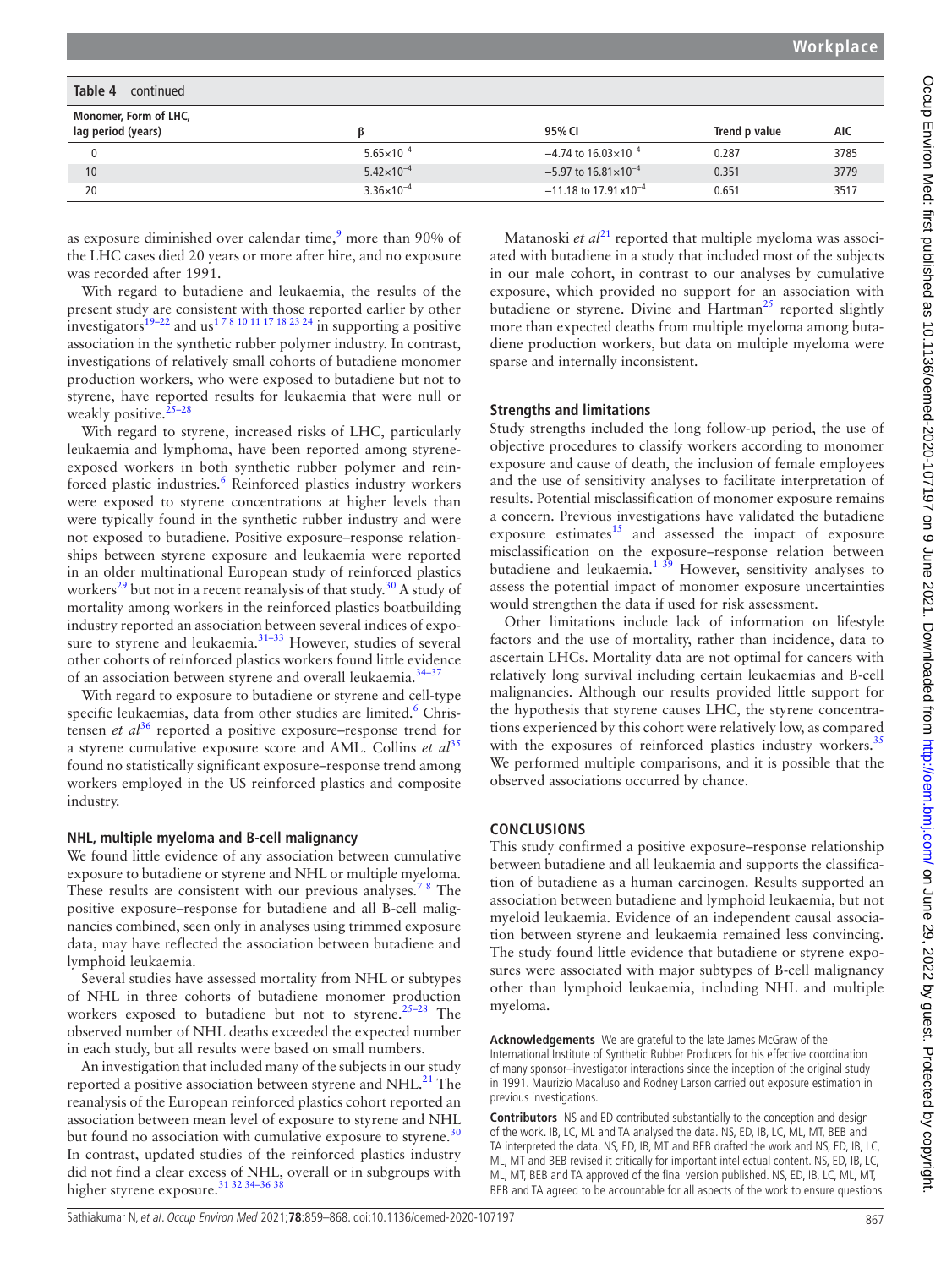# **Workplace**

related to the accuracy or integrity of any part of the work are appropriately investigated and resolved.

**Funding** International Institute of Synthetic Rubber Producers, American Chemistry Council (Olefins Panel) and Styrene Information and Research Center. The sponsors were given an opportunity to provide comments on a draft of this paper. However, the contract between the University of Alabama at Birmingham and the sponsors stipulated that the academic investigators should independently carry out the design, conduct and reporting of the study. Accordingly, the authors made all decisions about the contents of this paper.

**Competing interests** None declared.

**Patient consent for publication** Not required.

**Ethics approval** The Institutional Review Board of the University of Alabama at Birmingham reviewed and approved the study protocol.

**Provenance and peer review** Not commissioned; externally peer reviewed.

**Data availability statement** All data relevant to the study are included in the article or uploaded as supplementary information.

**Supplemental material** This content has been supplied by the author(s). It has not been vetted by BMJ Publishing Group Limited (BMJ) and may not have been peer-reviewed. Any opinions or recommendations discussed are solely those of the author(s) and are not endorsed by BMJ. BMJ disclaims all liability and responsibility arising from any reliance placed on the content. Where the content includes any translated material, BMJ does not warrant the accuracy and reliability of the translations (including but not limited to local regulations, clinical guidelines, terminology, drug names and drug dosages), and is not responsible for any error and/or omissions arising from translation and adaptation or otherwise.

**Open access** This is an open access article distributed in accordance with the Creative Commons Attribution Non Commercial (CC BY-NC 4.0) license, which permits others to distribute, remix, adapt, build upon this work non-commercially, and license their derivative works on different terms, provided the original work is properly cited, appropriate credit is given, any changes made indicated, and the use is non-commercial. See: <http://creativecommons.org/licenses/by-nc/4.0/>.

#### **ORCID iD**

Bolanle E Bolaji<http://orcid.org/0000-0001-6468-4278>

#### **REFERENCES**

- <span id="page-9-0"></span>Delzell E, Sathiakumar N, Graff J, et al. An updated study of mortality among North American synthetic rubber industry workers. [Res Rep Health Eff Inst](http://www.ncbi.nlm.nih.gov/pubmed/17326338) 2006;132:1-65.
- <span id="page-9-1"></span>2 International Agency for Research on Cancer (IARC). 1,3-Butadiene, ethylene oxide and vinyl halides (vinyl fluoride, vinyl chloride and vinyl bromide). IARC Monographs on the evaluation of carcinogenic risks to humans, 2008: 97.
- 3 International Agency for Research on Cancer (IARC. Chemical agents and related occupations. IARC Monographs on the evaluation of carcinogenic risks to humans,  $2012 \cdot 100F$
- <span id="page-9-2"></span>4 National Toxicology Program (NTP). 14Th report on carcinogens. research triangle Park, NC: U.S. department of health and human services, public health services, 2016.
- <span id="page-9-3"></span>5 Environmental Protection Agency (EPA). High-Priority substance designations under the toxic substances control act (TSCA) and initiation of risk evaluation on High-Priority substances; notice of availability. Available: [https://www.federalregister.gov/](https://www.federalregister.gov/documents/2019/12/30/2019-28225/high-priority-substance-designations-under-the-toxic-substances-control-act-tsca-and-initiation-of) [documents/2019/12/30/2019-28225/high-priority-substance-designations-under-the](https://www.federalregister.gov/documents/2019/12/30/2019-28225/high-priority-substance-designations-under-the-toxic-substances-control-act-tsca-and-initiation-of)[toxic-substances-control-act-tsca-and-initiation-of](https://www.federalregister.gov/documents/2019/12/30/2019-28225/high-priority-substance-designations-under-the-toxic-substances-control-act-tsca-and-initiation-of) [Accessed 16 Oct 2020].
- <span id="page-9-4"></span>6 International Agency for Research on Cancer (IARC). Styrene, styrene-7,8-oxide, and quinoline. IARC Monographs on the evaluation of carcinogenic risks to humans,  $2019:121$
- <span id="page-9-5"></span>7 Sathiakumar N, Brill I, Leader M, et al. 1,3-Butadiene, styrene and lymphohematopoietic cancer among male synthetic rubber industry workers-- Preliminary exposure-response analyses. [Chem Biol Interact](http://dx.doi.org/10.1016/j.cbi.2015.09.003) 2015;241:40-9.
- <span id="page-9-6"></span>8 Sathiakumar N, Tipre M, Leader M, et al. Mortality among men and women in the North American synthetic rubber industry, 1943 to 2009. [J Occup Environ Med](http://dx.doi.org/10.1097/JOM.0000000000001688) 2019;61:887–97.
- <span id="page-9-7"></span>9 Macaluso M, Larson R, Lynch J, et al. Historical estimation of exposure to 1,3-butadiene, styrene, and dimethyldithiocarbamate among synthetic rubber workers. [J Occup Environ Hyg](http://dx.doi.org/10.1080/15459620490452004) 2004;1:371–90.
- <span id="page-9-8"></span>10 Graff JJ, Sathiakumar N, Macaluso M, et al. Chemical exposures in the synthetic rubber industry and lymphohematopoietic cancer mortality. [J Occup Environ Med](http://dx.doi.org/10.1097/01.jom.0000172866.16615.db) 2005;47:916–32.
- <span id="page-9-9"></span>11 Cheng H, Sathiakumar N, Graff J, et al. 1,3-Butadiene and leukemia among synthetic rubber industry workers: exposure-response relationships. [Chem Biol Interact](http://dx.doi.org/10.1016/j.cbi.2006.10.004) 2007;166:15–24.
- <span id="page-9-10"></span>12 Swerdlow SH, Campo E, Pileri SA, et al. The 2016 revision of the world Health organization classification of lymphoid neoplasms. [Blood](http://dx.doi.org/10.1182/blood-2016-01-643569) 2016;127:2375-90.
- <span id="page-9-11"></span>13 Greenland S. Analysis of polytomous exposures and outcomes. In: Rothman K, Greenland S, Lash T, eds. Modern epidemiology. Philadelphia, PA: Lippincott Williams & Wilkins, 2008: 303–27.
- <span id="page-9-12"></span>14 Stayner L, Steenland K, Dosemeci M, et al. Attenuation of exposure-response curves in occupational cohort studies at high exposure levels. [Scand J Work Environ Health](http://dx.doi.org/10.5271/sjweh.737) 2003;29:317–24.
- <span id="page-9-13"></span>15 Sathiakumar N, Delzell E, Cheng H, et al. Validation of 1,3-butadiene exposure estimates for workers at a synthetic rubber plant. [Chem Biol Interact](http://dx.doi.org/10.1016/j.cbi.2006.08.016) 2007;166:29–43.
- <span id="page-9-14"></span>16 Portet S. A primer on model selection using the Akaike information criterion. Infect Dis [Model](http://dx.doi.org/10.1016/j.idm.2019.12.010) 2020;5:111–28.
- 17 Sathiakumar N, Graff J, Macaluso M, et al. An updated study of mortality among North American synthetic rubber industry workers. [Occup Environ Med](http://dx.doi.org/10.1136/oem.2004.018176) 2005;62:822–9.
- <span id="page-9-15"></span>18 Sathiakumar N, Delzell E. A follow-up study of mortality among women in the North American synthetic rubber industry. [J Occup Environ Med](http://dx.doi.org/10.1097/JOM.0b013e3181bd8972) 2009;51:1314-25.
- <span id="page-9-16"></span>19 Santos-Burgoa C, Matanoski GM, Zeger S, et al. Lymphohematopoietic cancer in styrene-butadiene polymerization workers. [Am J Epidemiol](http://dx.doi.org/10.1093/aje/136.7.843) 1992;136:843-54.
- 20 Matanoski GM, Santos-Burgoa C, Schwartz L. Mortality of a cohort of workers in the styrene-butadiene polymer manufacturing industry (1943-1982). Environ Health [Perspect](http://dx.doi.org/10.1289/ehp.9086107) 1990;86:107–17.
- <span id="page-9-24"></span>21 Matanoski G, Elliott E, Tao X, et al. Lymphohematopoietic cancers and butadiene and styrene exposure in synthetic rubber manufacture. [Ann N Y Acad Sci](http://dx.doi.org/10.1111/j.1749-6632.1997.tb56872.x) 1997;837:157–69.
- 22 Meinhardt TJ, Lemen RA, Crandall MS, et al. Environmental epidemiologic investigation of the styrene-butadiene rubber industry. mortality patterns with discussion of the hematopoietic and lymphatic malignancies. Scand J Work Environ [Health](http://dx.doi.org/10.5271/sjweh.2469) 1982;8:250–9.
- 23 Delzell E, Macaluso M, Sathiakumar N, et al. Leukemia and exposure to 1,3-butadiene, styrene and dimethyldithiocarbamate among workers in the synthetic rubber industry. [Chem Biol Interact](http://dx.doi.org/10.1016/S0009-2797(01)00223-X) 2001;135-136:515–34.
- 24 Sathiakumar N, Delzell E, Hovinga M, et al. Mortality from cancer and other causes of death among synthetic rubber workers. [Occup Environ Med](http://dx.doi.org/10.1136/oem.55.4.230) 1998;55:230-5.
- <span id="page-9-17"></span>25 Divine BJ, Hartman CM. A cohort mortality study among workers at a 1,3 butadiene facility. [Chem Biol Interact](http://dx.doi.org/10.1016/S0009-2797(01)00212-5) 2001;135-136:535–53.
- 26 Tsai SP, Wendt JK, Ransdell JD. A mortality, morbidity, and hematology study of petrochemical employees potentially exposed to 1,3-butadiene monomer. Chem Biol [Interact](http://dx.doi.org/10.1016/S0009-2797(01)00186-7) 2001;135-136:555–67.
- 27 Ward EM, Fajen JM, Ruder AM, et al. Mortality study of workers in 1,3-butadiene production units identified from a chemical workers cohort. [Environ Health Perspect](http://dx.doi.org/10.1289/ehp.95103598) 1995;103:598–603.
- 28 Ward EM, Fajen JM, Ruder AM, et al. Mortality study of workers employed in 1,3-butadiene production units identified from a large chemical workers cohort. [Toxicology](http://dx.doi.org/10.1016/0300-483X(96)03441-5) 1996;113:157–68.
- <span id="page-9-18"></span>29 Kogevinas M, Ferro G, Saracci R. Cancer mortality in an international cohort of workers exposed to styrene. IARC Sci Publ 1993;127:289–300.
- <span id="page-9-19"></span>30 Loomis D, Guha N, Kogevinas M, et al. Cancer mortality in an international cohort of reinforced plastics workers exposed to styrene: a reanalysis. [Occup Environ Med](http://dx.doi.org/10.1136/oemed-2018-105131) 2019;76:157–62.
- <span id="page-9-20"></span>31 Ruder AM, Meyers AR, Bertke SJ. Mortality among styrene-exposed workers in the reinforced plastic boatbuilding industry. [Occup Environ Med](http://dx.doi.org/10.1136/oemed-2015-102990) 2016;73:97-102.
- 32 Bertke SJ, Yiin JH, Daniels RD. Cancer mortality update with an exposure response analysis among styrene-exposed workers in the reinforced plastics boatbuilding industry. [Am J Ind Med](http://dx.doi.org/10.1002/ajim.22853) 2018;61:566–71.
- 33 Daniels RD, Bertke SJ. Exposure-Response assessment of cancer mortality in styrene-exposed boatbuilders. [Occup Environ Med](http://dx.doi.org/10.1136/oemed-2020-106445) 2020;77:706-12.
- <span id="page-9-21"></span>34 Coggon D, Ntani G, Harris EC, et al. Risk of cancer in workers exposed to styrene at eight British companies making glass-reinforced plastics. [Occup Environ Med](http://dx.doi.org/10.1136/oemed-2014-102382) 2015;72:165–70.
- <span id="page-9-23"></span>35 Collins JJ, Bodner KM, Bus JS. Cancer mortality of workers exposed to styrene in the U.S. reinforced plastics and composite industry. [Epidemiology](http://dx.doi.org/10.1097/EDE.0b013e318281a30f) 2013;24:195-203.
- <span id="page-9-22"></span>36 Christensen MS, Hansen J, Ramlau-Hansen CH, et al. Cancer incidence in workers exposed to styrene in the Danish-reinforced plastics industry, 1968-2012. [Epidemiology](http://dx.doi.org/10.1097/EDE.0000000000000608) 2017;28:300–10.
- 37 Collins JJ, Delzell E. A systematic review of epidemiologic studies of styrene and cancer. [Crit Rev Toxicol](http://dx.doi.org/10.1080/10408444.2018.1445700) 2018;48:443–70.
- 38 Christensen MS, Vestergaard JM, d'Amore F, et al. Styrene exposure and risk of lymphohematopoietic malignancies in 73,036 reinforced plastics workers. [Epidemiology](http://dx.doi.org/10.1097/EDE.0000000000000819) 2018;29:342–51.
- 39 Graff JJ, Sathiakumar N, Macaluso M, et al. The effect of uncertainty in exposure estimation on the exposure-response relation between 1,3-butadiene and leukemia. [Int J Environ Res Public Health](http://dx.doi.org/10.3390/ijerph6092436) 2009;6:2436–55.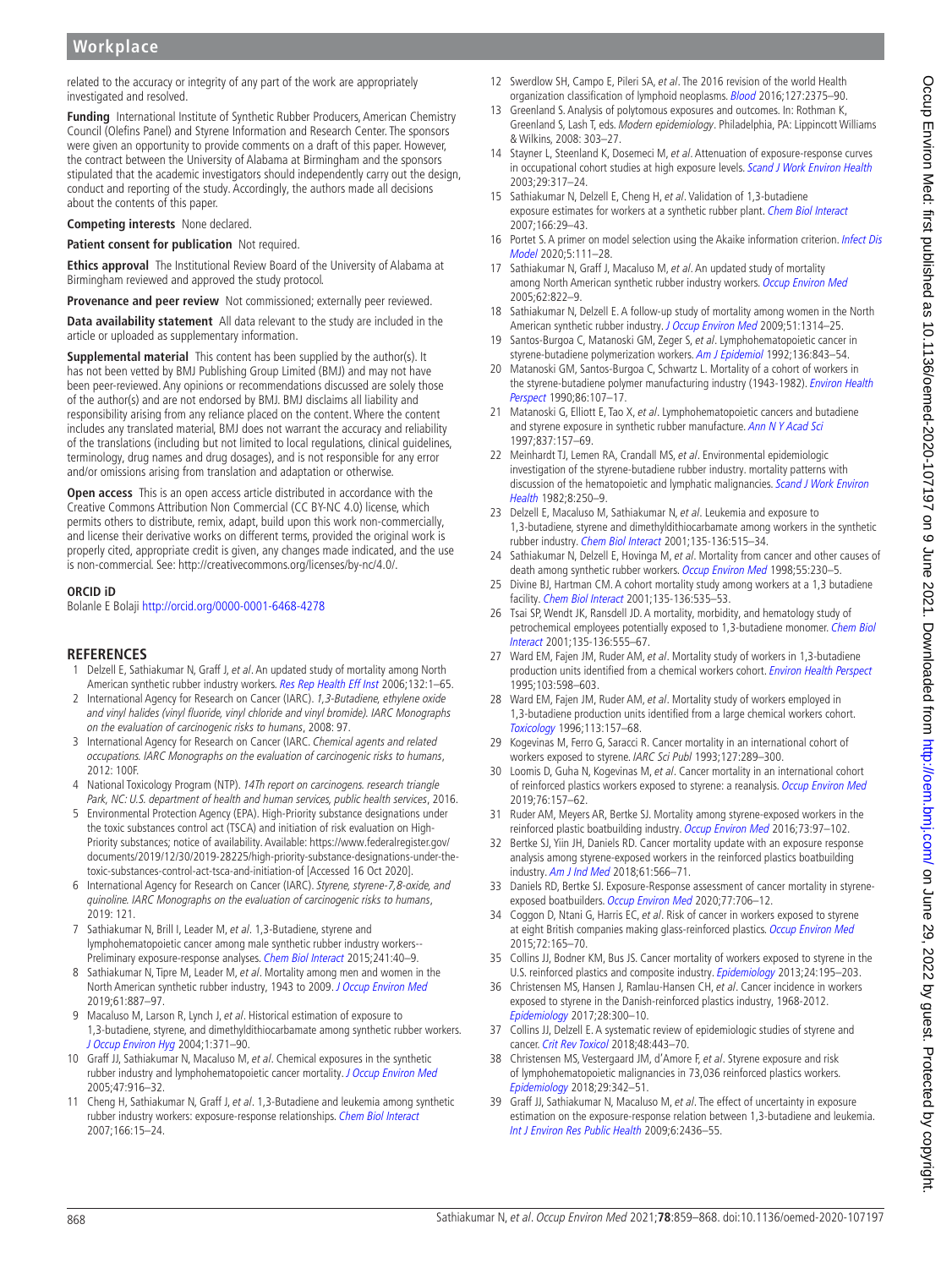

S1a. Butadiene, trimmed ppm-years S1b. Styrene, trimmed ppm-years

Figure S1. Restricted cubic splines for trimmed butadiene ppm-years and leukemia (S1a) and trimmed styrene ppm-years and leukemia (S1b). Models used trimmed data (excludes all unexposed person-time and all person-time with ppm-years above the 95<sup>th</sup> percentile of the exposure distribution of leukemia decedents, at 1,144 ppm-years for butadiene and at 171 ppm-years for styrene. Rugs just above the X-axis of each figure depict the frequency of all observations (lower rug) and leukemias (upper rug) at corresponding monomer exposure values. Circles indicate cutpoints for quartiles 2, 3 and 4 and for the 95<sup>th</sup> percentile.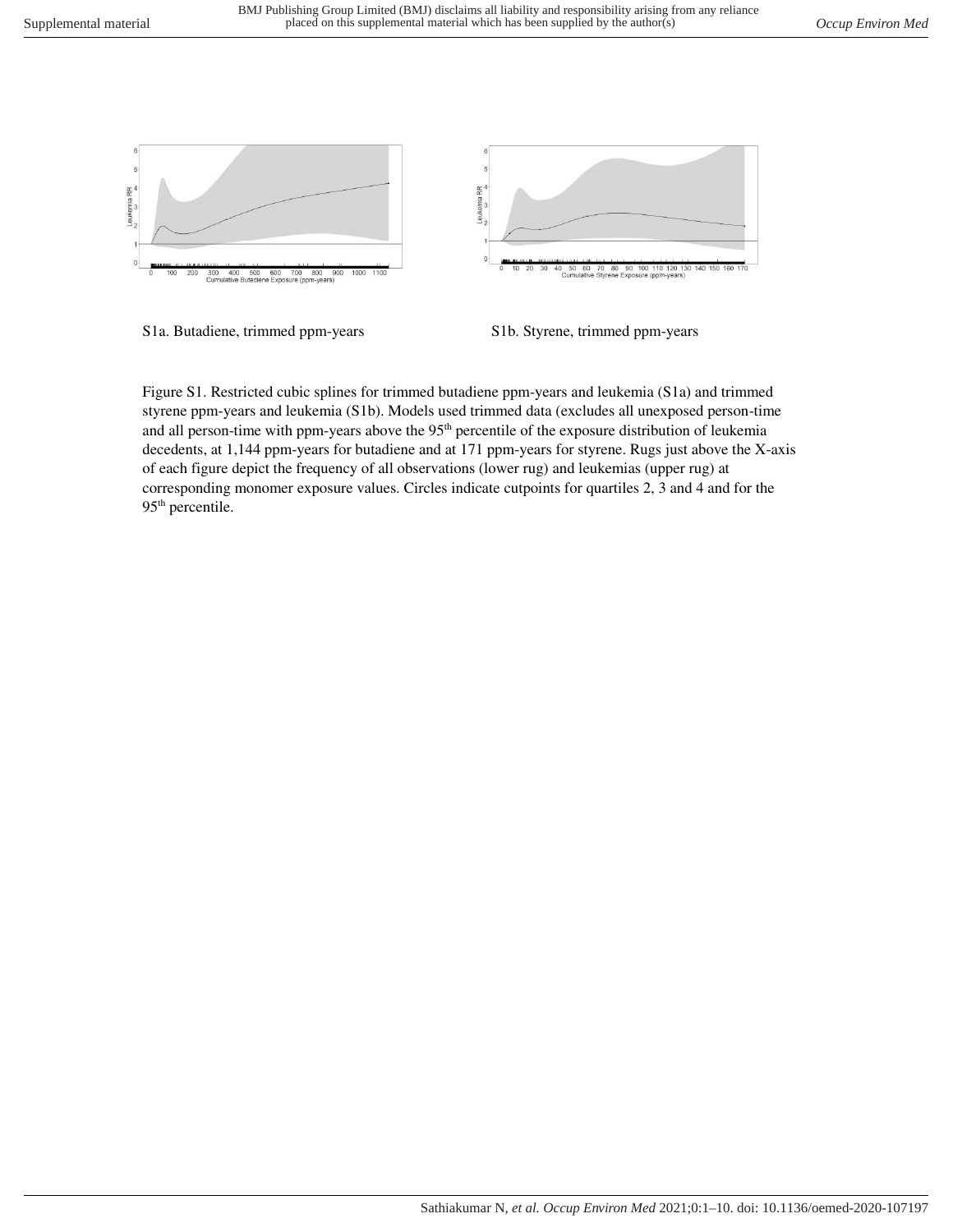| Table S1 Cross-tabulation of cases of each outcome by quartiles of butadiene and styrene ppm-years |                  |                  |                  |                          |                  |       |
|----------------------------------------------------------------------------------------------------|------------------|------------------|------------------|--------------------------|------------------|-------|
| <b>Butadiene ppm-years</b>                                                                         |                  |                  |                  | <b>Styrene ppm-years</b> |                  |       |
| All leukemia                                                                                       | $\mathbf{0}$     | $>0 - 5.76$      | $5.76 - 27.00$   | $27.00 - 60.53$          | 60.53-1203.21    | Total |
| $\Omega$                                                                                           | 23               | 3                | 2                |                          | $\boldsymbol{0}$ | 29    |
| $>0 - 34.00$                                                                                       | $\boldsymbol{0}$ | 17               | 6                | 3                        | $\boldsymbol{0}$ | 26    |
| 34.00 - 121.28                                                                                     | $\overline{0}$   | 7                | 10               | $\overline{7}$           | $\overline{c}$   | 26    |
| $121.28 - 363.64$                                                                                  | $\boldsymbol{0}$ | $\mathbf{0}$     | 8                | 10                       | 7                | 25    |
| 363.64-7741.41                                                                                     | $\boldsymbol{0}$ | $\boldsymbol{0}$ | 1                | $\tau$                   | 18               | 26    |
| Total                                                                                              | 23               | 27               | 27               | 28                       | 27               | 132   |
| Lymphoid leukemia                                                                                  | $\overline{0}$   | $>0$ – $< 8.52$  | $8.52 - 27.21$   | $27.21 - 69.29$          | 69.29-1203.21    | Total |
| 0                                                                                                  | 10               | 1                | 2                | $\boldsymbol{0}$         | $\theta$         | 13    |
| $>0 - 44.73$                                                                                       | $\theta$         | 5                | 3                | 1                        | $\theta$         | 9     |
| $44.73 - 213.43$                                                                                   | $\Omega$         | 4                | 4                | 2                        | $\theta$         | 10    |
| $213.43 - 376.31$                                                                                  | $\boldsymbol{0}$ | $\mathbf{0}$     | $\overline{c}$   | 3                        | 5                | 10    |
| 376.31-7741.41                                                                                     | $\boldsymbol{0}$ | $\boldsymbol{0}$ | $\boldsymbol{0}$ | $\overline{4}$           | 6                | 10    |
| Total                                                                                              | 10               | 10               | 11               | 10                       | 11               | 52    |
| Myeloid leukemia                                                                                   | $\overline{0}$   | $>0-5.21$        | $5.21 - 5.20.71$ | $20.71 - 48.25$          | 48.25-340.52     | Total |
| $\Omega$                                                                                           | 11               | $\overline{c}$   | $\boldsymbol{0}$ | 0                        | 1                | 14    |
| $>0 - 5.20$                                                                                        | $\theta$         | $\tau$           | 5                | 1                        | $\mathbf{0}$     | 13    |
| $25.20 - 70.05$                                                                                    | 0                | 5                | 4                | 5                        | $\theta$         | 14    |
| $70.05 - 230.08$                                                                                   | $\Omega$         | $\Omega$         | 5                | 5                        | 3                | 13    |
| 230.08-2009.71                                                                                     | $\theta$         | $\mathbf{0}$     | $\Omega$         | 3                        | 10               | 13    |
| Total                                                                                              | 11               | 14               | 14               | 14                       | 14               | 67    |
| $AML^*$                                                                                            | $\boldsymbol{0}$ | $>0$ - $< 5.21$  | $5.21 - 19.73$   | $19.73 - 34.00$          | 34.00-340.52     | Total |
| $\Omega$                                                                                           | 6                | $\mathfrak{2}$   | $\mathbf{0}$     | $\mathbf{0}$             | 1                | 9     |
| $>0 - 519.14$                                                                                      | 0                | 4                | 4                | 0                        | 0                | 8     |
| $19.14 - 59.19$                                                                                    | 0                |                  | 3                | 3                        | 1                | 8     |
| $59.19 - 185.63$                                                                                   | 0                |                  | 1                | 4                        | 2                | 8     |
| 185.63-2009.71                                                                                     | $\overline{0}$   | 0                | 1                | 2                        | 5                | 8     |
| Total                                                                                              | 6                | 8                | 9                | 9                        | 9                | 41    |
| <b>NHL</b>                                                                                         | $\boldsymbol{0}$ | $>0 - 5.97$      | $5.97 - 23.61$   | $23.61 - 59.67$          | 59.67-231.34     | Total |
| $\overline{0}$                                                                                     | 24               | 5                | 4                | $\boldsymbol{0}$         | 1                | 34    |
| $>0 - 17.94$                                                                                       | $\boldsymbol{0}$ | 11               | 5                | $\overline{c}$           | 1                | 19    |
| 17.94 - 117.22                                                                                     | $\boldsymbol{0}$ | 3                | 9                | 7                        | 0                | 19    |
| $117.22 - 334.83$                                                                                  | 0                | $\boldsymbol{0}$ | 4                | 9                        | 6                | 19    |
| 334.83-1495.51                                                                                     | $\boldsymbol{0}$ | $\sqrt{2}$       | $\boldsymbol{0}$ | 3                        | 14               | 19    |
| Total                                                                                              | 24               | 21               | 22               | 21                       | 22               | 110   |
| Multiple myeloma                                                                                   | $\boldsymbol{0}$ | $>0 - 5.80$      | $2.80 - 514.67$  | $14.67 - 77.99$          | 77.99-839.61     | Total |
| $\overline{0}$                                                                                     | 16               | $\boldsymbol{2}$ | 1                | $\boldsymbol{0}$         | 1                | 20    |
| $>0-531.42$                                                                                        | $\boldsymbol{0}$ | $\tau$           | 3                | $\boldsymbol{0}$         | $\boldsymbol{0}$ | 10    |
| $31.42 - 107.78$                                                                                   | $\boldsymbol{0}$ | $\boldsymbol{0}$ | 6                | 4                        | $\boldsymbol{0}$ | 10    |
| $107.78 - 386.04$                                                                                  | 1                | 1                | 1                | 5                        | $\overline{c}$   | 10    |
| 386.04-2397.73                                                                                     | $\boldsymbol{0}$ | $\boldsymbol{0}$ | $\boldsymbol{0}$ | $\overline{2}$           | 8                | 10    |
| Total                                                                                              | 17               | 10               | 11               | 11                       | 11               | 60    |
|                                                                                                    |                  |                  |                  |                          |                  |       |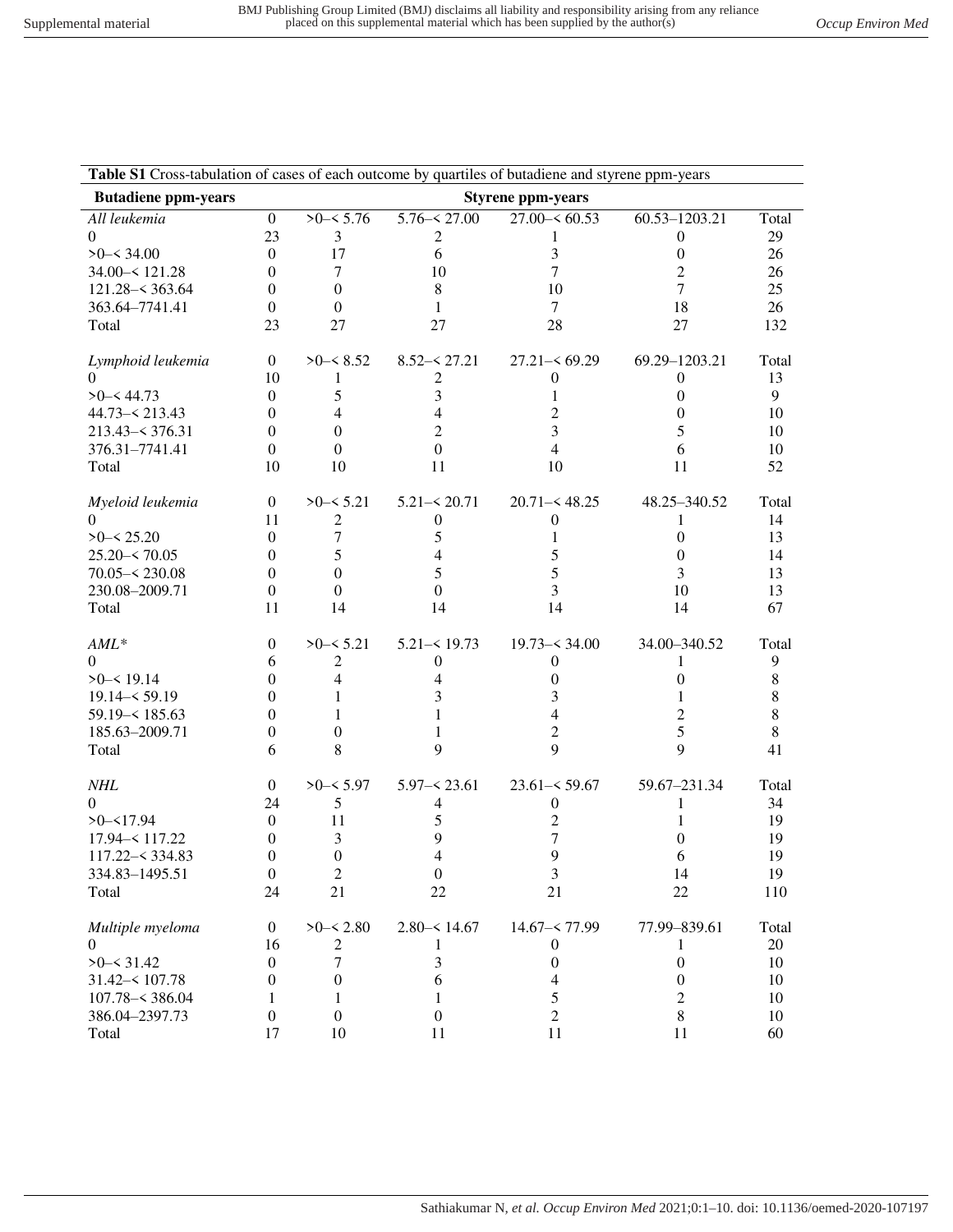| <b>Table S1</b> Cross-tabulation of cases of each outcome by quartiles of butadiene and styrene ppm-years |    |                          |                  |                 |                   |       |  |  |  |  |
|-----------------------------------------------------------------------------------------------------------|----|--------------------------|------------------|-----------------|-------------------|-------|--|--|--|--|
| <b>Butadiene ppm-years</b>                                                                                |    | <b>Styrene ppm-years</b> |                  |                 |                   |       |  |  |  |  |
| <b>B</b> -cell malignancy                                                                                 |    | >0< 4.63                 | $4.63 - 5.20.74$ | $20.74 - 61.70$ | $61.70 - 1203.21$ | Total |  |  |  |  |
|                                                                                                           | 49 |                          |                  |                 |                   | 65    |  |  |  |  |
| >0< 27.04                                                                                                 |    | 23                       |                  |                 |                   | 37    |  |  |  |  |
| $27.04 - 124.38$                                                                                          |    | x                        | 18               |                 |                   | 37    |  |  |  |  |
| $124.38 - 370.89$                                                                                         |    |                          |                  |                 | 14                | 37    |  |  |  |  |
| 370.89-7741.41                                                                                            |    |                          |                  |                 | 24                | 37    |  |  |  |  |
| Total                                                                                                     | 50 | 41                       | 40               |                 |                   | 213   |  |  |  |  |

\*Abbreviations: AML, acute myeloid leukemia; NHL, non-Hodgkin lymphoma.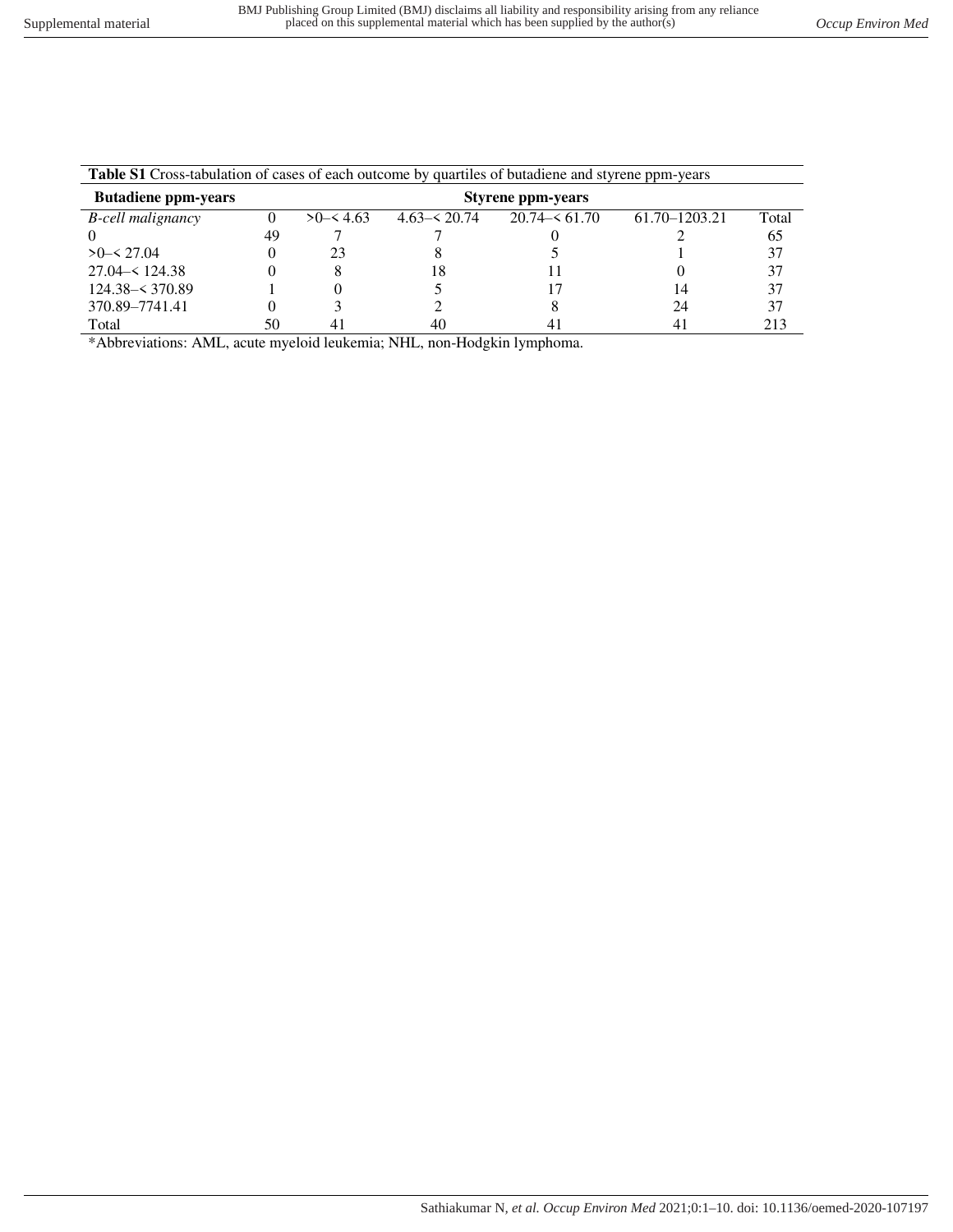**Table S2** Exposure-response analyses of butadiene and lymphohematopoietic cancers: number (N) of cases, adjusted rate ratio (RR) with 95% confidence interval (CI) by exposure quartile (Q), beta-coefficient ( $\beta$ ) with 95% confidence interval (CI) and trend p-value for butadiene ppm-years, reduced models

| All leukemias<br>Butadiene ppm-years, model <sup>*</sup> |                                                | Lymphoid leukemia |                                                             |                                       | Myeloid leukemia                                 |                                                             |           |              |                                                             |
|----------------------------------------------------------|------------------------------------------------|-------------------|-------------------------------------------------------------|---------------------------------------|--------------------------------------------------|-------------------------------------------------------------|-----------|--------------|-------------------------------------------------------------|
|                                                          | ${\bf N}$                                      | $\mathbf{R}$      | 95% CI $(S,H)$ <sup>§</sup>                                 | N                                     | <b>RR</b>                                        | 95% CI $(S,H)$ <sup>§</sup>                                 | N         | <b>RR</b>    | 95% CI $(S,H)$ <sup>§</sup>                                 |
| Unexposed                                                | 29                                             | 1.0               | ref                                                         | 13                                    | 1.0                                              | ref                                                         | 14        | 1.0          | ref                                                         |
| Q <sub>1</sub>                                           | 26                                             | 1.05              | 0.60 to 1.84                                                | 9                                     | 0.71                                             | 0.29 to 1.73                                                | 13        | 1.16         | 0.53 to 2.54                                                |
| Q2                                                       | 26                                             | 1.36              | 0.76 to 2.43                                                | 10                                    | 0.84                                             | 0.34 to 2.09                                                | 14        | 1.95         | 0.88 to 4.33                                                |
| Q <sub>3</sub>                                           | 25                                             | 1.62              | 0.89 to 2.96                                                | 10                                    | 2.70                                             | 1.08 to 6.76                                                | 13        | 1.47         | 0.64 to 3.35                                                |
| Q <sub>4</sub>                                           | 26                                             | 2.52              | 1.39 to 4.58                                                | 10                                    | 1.97                                             | 0.79 to 4.94                                                | 13        | 1.72         | $0.74$ to $4.00$                                            |
| $\beta$ [95% CI], trend p-value,                         |                                                |                   | $2.57 \times 10^{-4}$ [(0.75 to 4.39) $\times 10^{-4}$ ],   |                                       |                                                  | $4.02 \times 10^{-4}$ [(1.29 to 6.75) $\times 10^{-4}$ ],   |           |              | $1.08 \times 10^{-4}$ [(-2.82 to 4.99) $\times 10^{-4}$ ],  |
| $AIC†$ , all person-time $\ddagger$                      |                                                |                   | $p=0.006$ , AIC=2382 (R)                                    |                                       |                                                  | $p=0.004$ , AIC=931 (S,R,P,H)                               |           |              | $p=0.586$ , AIC=1229 (S,P,H)                                |
| $\beta$ [95% CI], trend p-value, AIC,                    |                                                |                   | $2.41x10^{-4}$ [(0.63 to 4.18) $x10^{-4}$ ],                |                                       |                                                  | $4.91x10^{-4}$ [(1.51 to 8.31) $x10^{-4}$ ],                |           |              | $0.63 \times 10^{-4}$ [(-3.50 to 4.76) $\times 10^{-4}$ ],  |
| exposed person-time:                                     |                                                |                   | $p=0.008$ , AIC=1781 (none)                                 |                                       |                                                  | $p=0.005$ , AIC=660 (S,R,P) <sup>II</sup>                   |           |              | $p=0.766$ , AIC=924 (none) <sup>**</sup>                    |
| $\beta$ [95% CI], trend p-value, AIC,                    | $10.30x10^{-4}$ [(2.52 to 18.14) $x10^{-4}$ ], |                   | $15.00 \times 10^{-4}$ [(4.37 to 25.59) $\times 10^{-4}$ ], |                                       | $-0.16x10^{-4}$ [(-14.68 to 14.37) $x10^{-4}$ ], |                                                             |           |              |                                                             |
| exposed person-time $\leq 95$ <sup>th</sup>              | $p=0.010$ , AIC=1670 (R,P,H)                   |                   |                                                             | $p=0.006$ , AIC=616 (S) <sup>II</sup> |                                                  | $p=0.983$ , AIC=880 (A, Y, R, P, H) <sup>**</sup>           |           |              |                                                             |
| percentile at 1,144 ppm-years:                           |                                                |                   |                                                             |                                       |                                                  |                                                             |           |              |                                                             |
|                                                          | Non-Hodgkin lymphoma                           |                   |                                                             |                                       |                                                  | Multiple myeloma                                            |           |              | B-cell malignancy††                                         |
|                                                          | N                                              | RR                | 95% CI (S,P,H) <sup>§</sup>                                 | ${\bf N}$                             | $\mathbf{R}$                                     | 95% CI (S,P,H) <sup>§</sup>                                 | ${\bf N}$ | $\mathbf{R}$ | 95% CI (S,R,P,H) <sup>§</sup>                               |
| Unexposed                                                | 34                                             | 1.0               | ref                                                         | 20                                    | 1.0                                              | ref                                                         | 65        | 1.0          | ref                                                         |
| Q <sub>1</sub>                                           | 19                                             | 0.91              | 0.51 to 1.64                                                | 10                                    | 0.60                                             | 0.27 to 1.33                                                | 37        | 0.76         | 0.50 to 1.17                                                |
| Q2                                                       | 19                                             | 0.57              | $0.31$ to $1.05$                                            | 10                                    | 0.70                                             | 0.31 to 1.61                                                | 37        | 0.70         | $0.45$ to $1.08$                                            |
| Q <sub>3</sub>                                           | 19                                             | 0.93              | 0.50 to 1.72                                                | 10                                    | 0.67                                             | 0.29 to 1.57                                                | 37        | 0.95         | 0.60 to 1.48                                                |
| Q <sub>4</sub>                                           | 19                                             | 1.29              | $0.69$ to 2.40                                              | 10                                    | 1.17                                             | 0.51 to 2.73                                                | 37        | 1.38         | 0.88 to 2.18                                                |
| $\beta$ [95% CI], trend p-value, AIC,                    |                                                |                   | $0.25 \times 10^{-4}$ [(-3.62 to 4.13) $\times 10^{-4}$ ],  |                                       |                                                  | $-0.82 \times 10^{-4}$ [(-5.08 to 3.45) $\times 10^{-4}$ ], |           |              | $1.17x10^{-4}$ [(-0.73 to 3.06) $x10^{-4}$ ],               |
| all person-time:                                         | p=0.898, AIC=1970 (P,H)                        |                   | $p=0.707$ , AIC=1056 (A,Y,S,R,P,H)                          |                                       | p=0.228, AIC=3782 (S,R,P,H)                      |                                                             |           |              |                                                             |
|                                                          |                                                |                   |                                                             |                                       |                                                  |                                                             |           |              |                                                             |
| $\beta$ [95% CI], trend p-value, AIC,                    |                                                |                   | $1.55x10^{-4}$ [(-2.24 to 5.34) $x10^{-4}$ ],               |                                       |                                                  | $-0.34x10^{-4}$ [(-4.41 to 3.73) $x10^{-4}$ ],              |           |              | $1.96x10^{-4}$ [(-0.06 to 3.98) x10 <sup>-4</sup> ],        |
| exposed person-time:                                     |                                                |                   | $p=0.424$ , AIC=1312 (P)                                    |                                       |                                                  | p=0.869, AIC=664 (S,R,H)                                    |           |              | $p=0.058$ , AIC=2514 (S,R,P)                                |
| $\beta$ [95% CI], trend p-value, AIC,                    |                                                |                   | $14.10x10^{-4}$ [(5.09 to 23.02)x10 <sup>-4</sup> ],        |                                       |                                                  | $6.13x10^{-4}$ [(-6.86 to 19.12) $x10^{-4}$ ],              |           |              | $11.00 \times 10^{-4}$ [(4.45 to 17.62) $\times 10^{-4}$ ], |
| exposed person-time $\leq$ 95 <sup>th</sup>              |                                                |                   | $p=0.002$ , AIC=1281 (S,P,H)                                |                                       |                                                  | $p=0.355$ , AIC=631 (S,R,P)                                 |           |              | $p=0.001$ , AIC=2379 (P,H)                                  |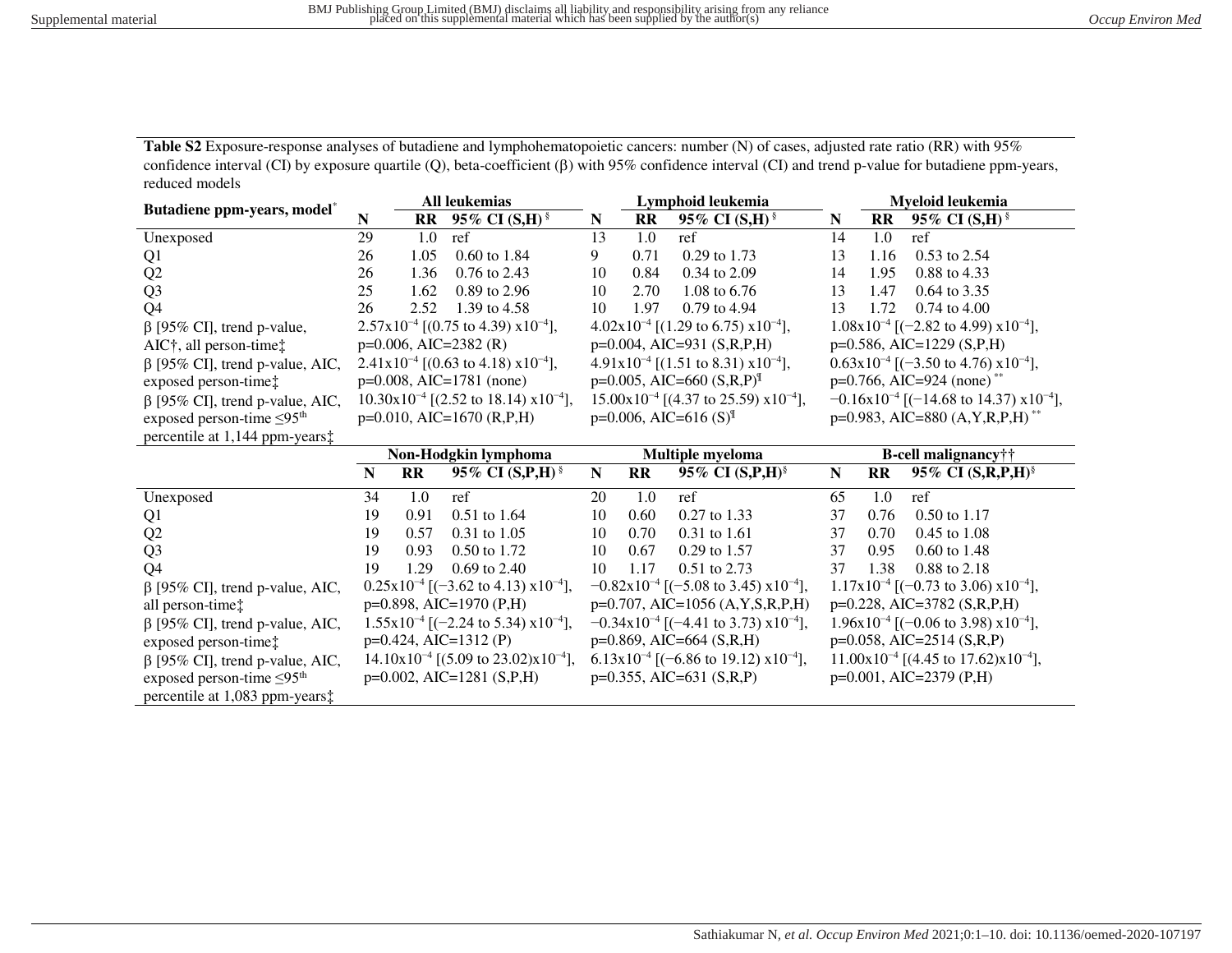\*Models used attained age as of each day of follow-up as the time scale. See supplemental Table S1 for outcome-specific ranges of butadiene ppmyears by quartile.

†AIC, Akaike information criterion.

‡Covariates for each model are listed: A, age at hire; Y, year of hire; R, race; S, sex; P, plant; H, ever hourly.

§Covariates for the analysis of RRs by monomer exposure quartile.

¶Restricted to ever hourly due to lack of events among never hourly.

\*\*Restricted to men due to lack of events among women.

††B-cell malignancy included lymphoid leukemia, non-Hodgkin lymphoma and multiple myeloma.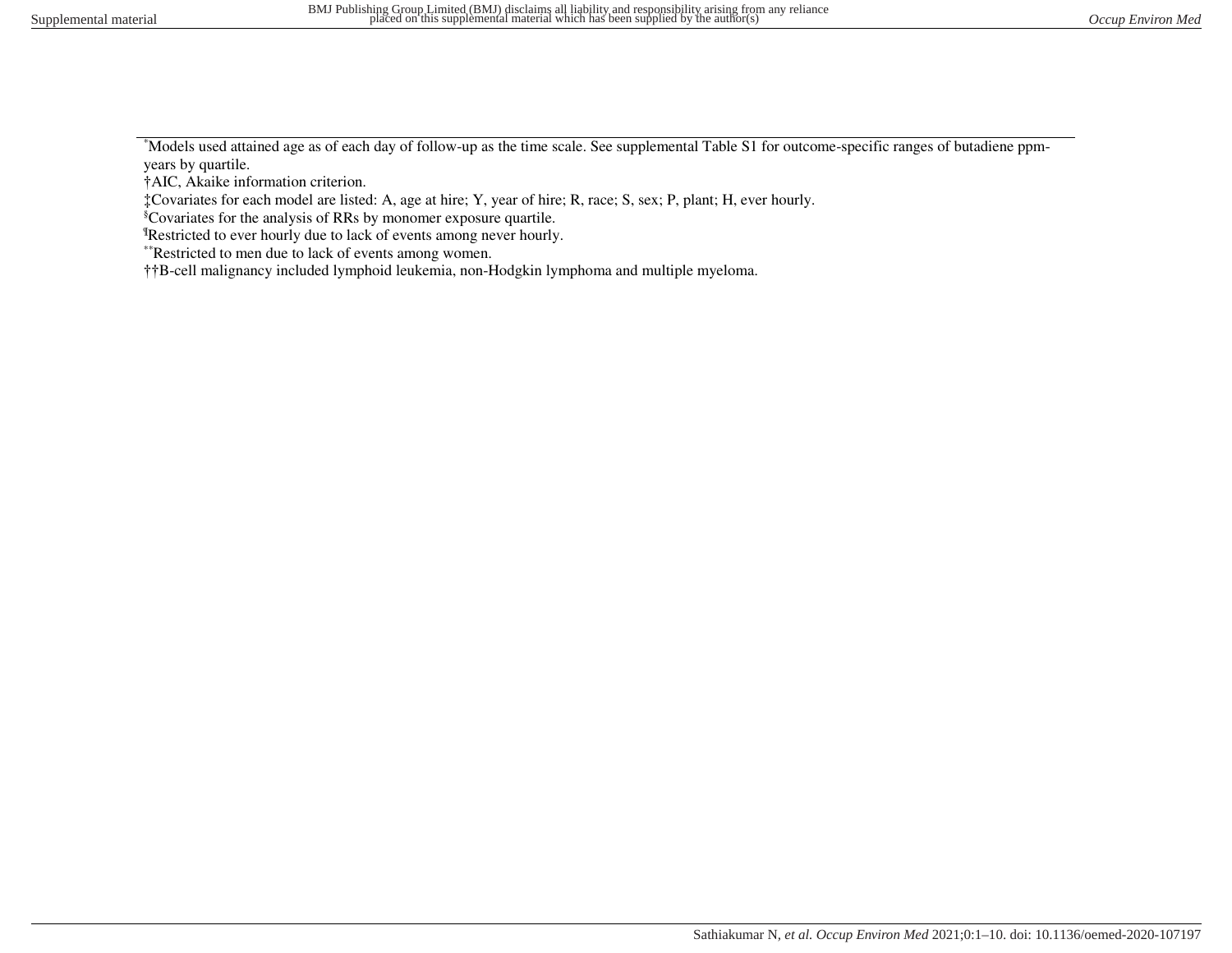Table S3 Exposure-response analyses of styrene ppm-years and lymphohematopoietic cancers: number (N) of cases, adjusted rate ratio (RR) with 95% confidence interval (CI) by exposure quartile (Q), beta-coefficient ( $\beta$ ) with 95% confidence interval (CI) and trend p-value for styrene ppm-years, reduced models

| Styrene ppm-years, model*                   | <b>All leukemias</b> |                        |                                                             | Lymphoid leukemia |                        |                                                           |                     | Myeloid leukemia       |                                                                |  |
|---------------------------------------------|----------------------|------------------------|-------------------------------------------------------------|-------------------|------------------------|-----------------------------------------------------------|---------------------|------------------------|----------------------------------------------------------------|--|
|                                             | N                    | RR                     | 95% CI (S,R,P,H) <sup>§</sup>                               | N                 | <b>RR</b>              | 95% CI $(S,R,H)$ <sup>§</sup>                             | N                   | $\mathbf{R}$           | 95% CI $(S, P, H)$ <sup>§</sup>                                |  |
| Unexposed                                   | 23                   | 1.0                    | ref                                                         | 10                | 1.0                    | ref                                                       | 11                  | 1.0                    | ref                                                            |  |
| Q <sub>1</sub>                              | 27                   | 1.13                   | $0.61$ to $2.08$                                            | 10                | 0.76                   | $0.29$ to $2.00$                                          | 14                  | 1.26                   | 0.54 to 2.98                                                   |  |
| Q2                                          | 27                   | 1.13                   | $0.60$ to 2.13                                              | 11                | 1.26                   | 0.47 to 3.34                                              | 14                  | 1.36                   | 0.56 to 3.29                                                   |  |
| Q <sub>3</sub>                              | 28                   | 1.84                   | 0.97 to 3.52                                                | 10                | 1.20                   | 0.44 to 3.31                                              | 14                  | 1.84                   | 0.74 to 4.54                                                   |  |
| Q <sub>4</sub>                              | 27                   | 2.01                   | 1.03 to 3.89                                                | 11                | 1.70                   | 0.62 to 4.67                                              | 14                  | 1.78                   | 0.71 to 4.49                                                   |  |
| $\beta$ [95% CI], trend p-value,            |                      |                        | $1.05x10^{-3}$ [(-0.09 to 2.18) $x10^{-3}$ ],               |                   |                        | $1.58 \times 10^{-3}$ [(0.25 to 2.91) $\times 10^{-3}$ ], |                     |                        | $-2.32 \times 10^{-4}$ [(-31.29 to 26.66) $\times 10^{-4}$ ],  |  |
| AIC†, all person-time‡                      |                      |                        | $p=0.070$ , AIC=2378 (H)                                    |                   |                        | $p=0.020$ , AIC=926 (H)                                   |                     |                        | $p=0.876$ , AIC=1223 (S,R,H)                                   |  |
| $\beta$ [95% CI], trend p-value, AIC,       |                      |                        | $0.86 \times 10^{-3}$ [(-0.34 to 2.05) $\times 10^{-3}$ ],  |                   |                        | $1.12x10^{-3}$ [(-0.44 to 2.69) $x10^{-3}$ ],             |                     |                        | $-3.68 \times 10^{-4}$ [(-33.31 to 25.96) $\times 10^{-4}$ ],  |  |
| exposed person-time:                        |                      |                        | $p=0.159$ , AIC=1901 (S,H)                                  |                   |                        | $p=0.160$ , AIC=718 (R) <sup>II</sup>                     |                     |                        | $p=0.808$ , AIC=996 (H)                                        |  |
| $\beta$ [95% CI], trend p-value, AIC,       |                      |                        | $3.98 \times 10^{-3}$ [(-1.13 to 9.10) $\times 10^{-3}$ ],  |                   |                        | $3.61x10^{-3}$ [(-4.31 to 11.54) $x10^{-3}$ ],            |                     |                        | $28.10 \times 10^{-4}$ [(-47.58 to 103.76) $\times 10^{-4}$ ], |  |
| exposed person-time $\leq 95$ <sup>th</sup> |                      |                        | $p=0.127$ , AIC=1787 (S,R,H)                                |                   |                        | $p=0.371$ , AIC=680 (S,R) <sup>II</sup>                   |                     |                        | $p=0.467$ , AIC=951 (S,H)                                      |  |
| percentile at 171 ppm-years $\ddagger$      |                      |                        |                                                             |                   |                        |                                                           |                     |                        |                                                                |  |
|                                             | Non-Hodgkin lymphoma |                        |                                                             | Multiple myeloma  |                        |                                                           | B-cell malignancy†† |                        |                                                                |  |
|                                             | N                    | $\mathbf{R}\mathbf{R}$ | 95% CI $(S, P, H)$ <sup>§</sup>                             | $\mathbf N$       | $\mathbf{R}\mathbf{R}$ | 95% CI (S,P,H) <sup>§</sup>                               | N                   | $\mathbf{R}\mathbf{R}$ | 95% CI $(S, R, P, H)$ <sup>§</sup>                             |  |
| Unexposed                                   | 24                   | 1.0                    | ref                                                         | 17                | 1.0                    | ref                                                       | 50                  | 1.0                    | ref                                                            |  |
| Q <sub>1</sub>                              | 21                   | 0.83                   | 0.43 to 1.57                                                | 10                | 0.93                   | 0.41 to 2.13                                              | 41                  | 0.91                   | 0.58 to 1.42                                                   |  |
| Q2                                          | 22                   | 1.03                   | 0.53 to 2.00                                                | 11                | 0.61                   | 0.27 to 1.39                                              | 40                  | 0.84                   | 0.52 to 1.34                                                   |  |
| Q <sub>3</sub>                              | 21                   | 1.11                   | 0.56 to 2.20                                                | 11                | 0.44                   | $0.19$ to $1.02$                                          | 41                  | 0.87                   | $0.54$ to 1.40                                                 |  |
| Q <sub>4</sub>                              | 22                   | 1.50                   | 0.76 to 2.96                                                | 11                | 0.93                   | 0.38 to 2.25                                              | 41                  | 1.20                   | $0.73$ to $1.95$                                               |  |
| $\beta$ [95% CI], trend p-value, AIC,       |                      |                        | $-0.23 \times 10^{-3}$ [(-2.54 to 2.07) $\times 10^{-3}$ ], |                   |                        | $0.15x10^{-3}$ [(-1.54 to 1.85) $x10^{-3}$ ],             |                     |                        | $5.68 \times 10^{-4}$ [(-4.67 to 16.03) $\times 10^{-4}$ ],    |  |
| all person-time:                            |                      |                        | $p=0.842$ , AIC=1970 (P,H)                                  |                   | $p=0.858$ , AIC=1056   |                                                           |                     |                        | p=0.282, AIC=3782 (S,R,P,H)                                    |  |
|                                             |                      |                        |                                                             |                   | (A, Y, S, R, P, H)     |                                                           |                     |                        |                                                                |  |
| $\beta$ [95% CI], trend p-value, AIC,       |                      |                        | $-0.15x10^{-3}$ [(-2.52 to 2.22) $x10^{-3}$ ],              |                   |                        | $0.31x10^{-3}$ [(-1.44 to 2.05) $x10^{-3}$ ],             |                     |                        | $5.54 \times 10^{-4}$ [(-5.08 to 16.16) $\times 10^{-4}$ ],    |  |
| exposed person-time:                        |                      |                        | $p=0.902$ , AIC=1501 (S,R,P)                                |                   |                        | p=0.731, AIC=730 (A,Y,S,R,P,H)                            |                     |                        | p=0.307, AIC=2806 (R,P,H)                                      |  |
| $\beta$ [95% CI], trend p-value, AIC,       |                      |                        | $4.20 \times 10^{-3}$ [(-0.52 to 8.91) $\times 10^{-3}$ ],  |                   |                        | $-1.57x10^{-3}$ [(-9.58 to 6.44) $x10^{-3}$ ],            |                     |                        | $17.10 \times 10^{-4}$ [(-20.78 to 54.88) $\times 10^{-4}$ ],  |  |
| exposed person-time $\leq 95$ <sup>th</sup> |                      |                        | $p=0.081$ , AIC=1455 (S,P)                                  |                   |                        | $p=0.700$ , AIC=640 (R,P,H)                               |                     |                        | $p=0.377, AIC=2635 (S,R,P,H)$                                  |  |
| percentile at 213 ppm-years $\ddagger$      |                      |                        |                                                             |                   |                        |                                                           |                     |                        |                                                                |  |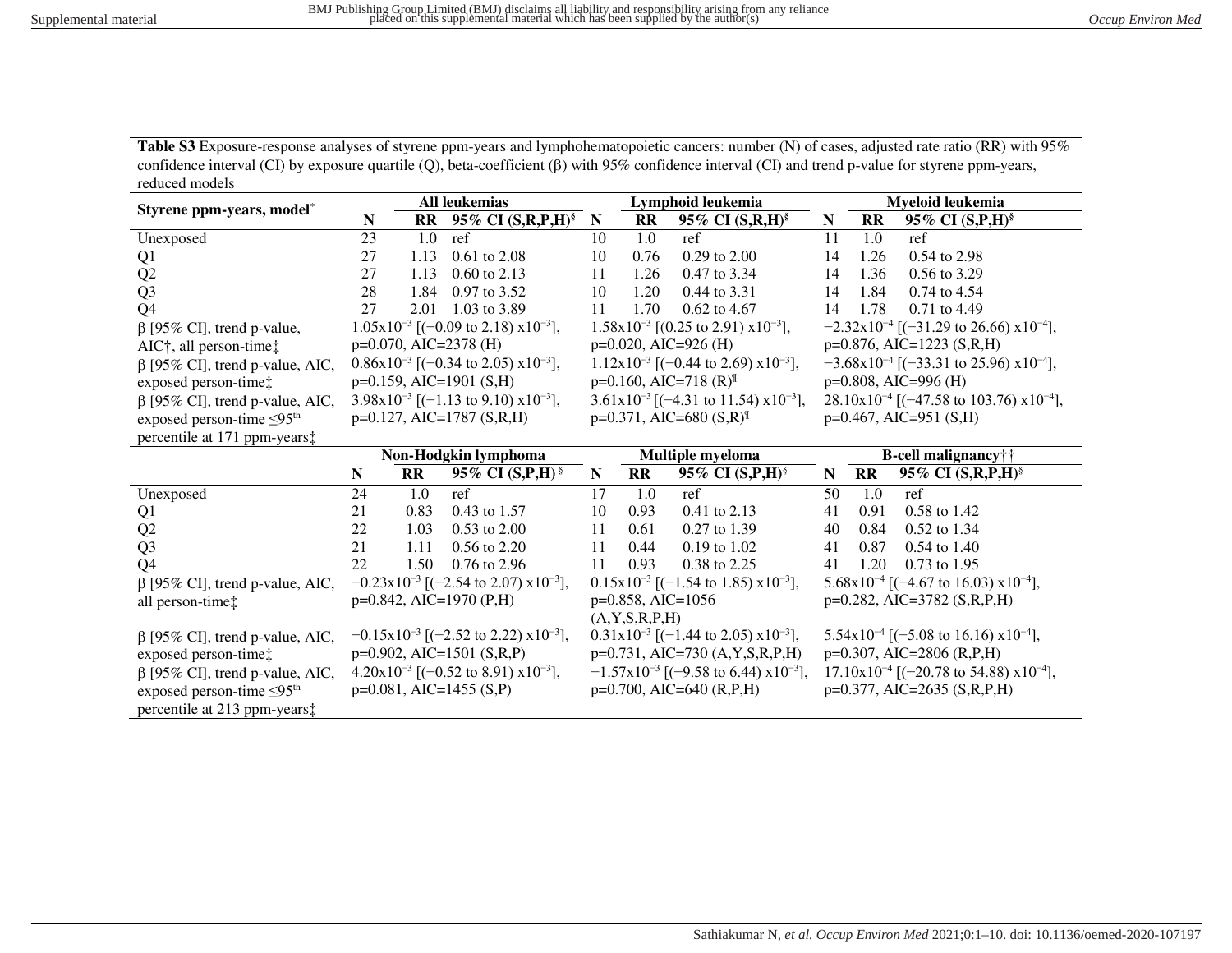\*Models used attained age as of each day of follow-up as the time scale. See supplemental Table S1 for outcome-specific ranges of styrene ppm-years by quartile.

†AIC, Akaike information criterion.

‡Covariates for each model are listed: A, age at hire; Y, year of hire; R, race; S, sex; P, plant; H, ever hourly.

§Covariates for the analysis of RRs by monomer exposure quartile.

¶Restricted to ever hourly due to lack of events among never hourly.

††B-cell malignancies included lymphoid leukemia, non-Hodgkin lymphoma and multiple myeloma.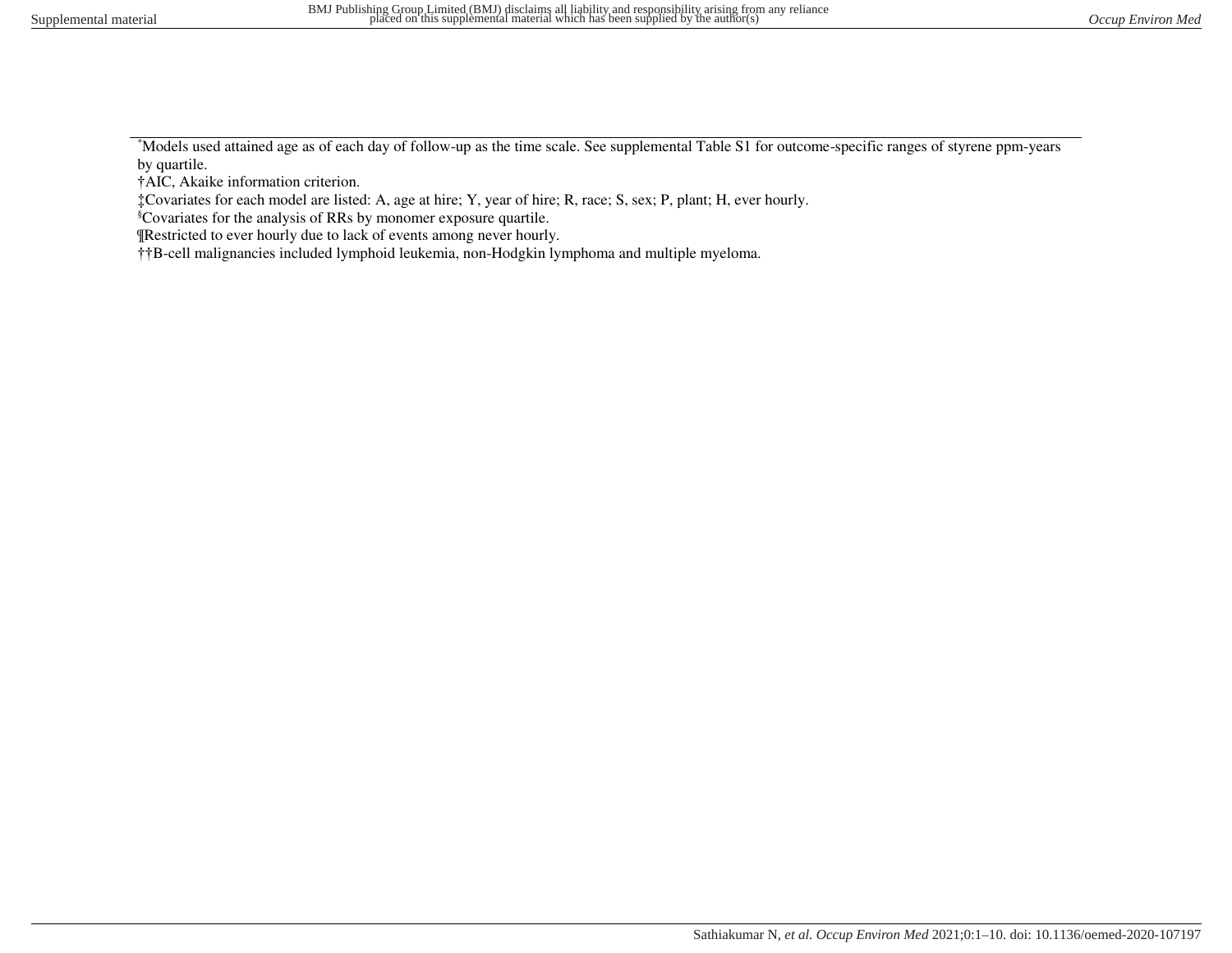**Table S4** Exposure-response analyses of butadiene or styrene ppm-years and acute myeloid leukemia: number (N) of cases, adjusted rate ratio (RR) with 95% confidence interval (CI) by exposure quartile, beta-coefficient ( $\beta$ ) with 95% confidence interval (CI) and trend p-value, reduced model

|                                             |                                         | <b>Butadiene</b>                      |                                                               |                                                             |                           | <b>Styrene</b>                                         |  |
|---------------------------------------------|-----------------------------------------|---------------------------------------|---------------------------------------------------------------|-------------------------------------------------------------|---------------------------|--------------------------------------------------------|--|
| Model*                                      | N                                       | $\mathbf{R}$                          | 95% CI $(S, P, H)$ <sup>§</sup>                               | N                                                           | <b>RR</b>                 | 95\% CI (R) <sup>§</sup>                               |  |
| Quartile†                                   |                                         |                                       |                                                               |                                                             |                           |                                                        |  |
| Unexposed                                   | 9                                       | 1.0                                   | ref                                                           | 6                                                           | 1.0                       | ref                                                    |  |
| Q1                                          | 8                                       | 1.36                                  | $0.50$ to 3.69                                                | 8                                                           | 1.76                      | $0.61$ to 5.09                                         |  |
| Q2                                          | 8                                       | 1.93                                  | $0.69$ to 5.36                                                | 9                                                           | 2.39                      | 0.85 to 6.72                                           |  |
| Q <sub>3</sub>                              | 8                                       | 1.69                                  | $0.59$ to 4.83                                                | 9                                                           | 4.66                      | 1.66 to 13.12                                          |  |
| Q <sub>4</sub>                              | 8                                       | 1.70                                  | $0.58$ to 4.99                                                | 9                                                           | 2.03                      | $0.71$ to 5.79                                         |  |
| Trend:                                      |                                         |                                       |                                                               |                                                             |                           |                                                        |  |
| $\beta$ [95% CI], trend p-value, AIC†,      |                                         |                                       | $-1.02 \times 10^{-4}$ , [(-9.18 to 7.15) $\times 10^{-4}$ ], |                                                             |                           | $-6.10x10^{-4}$ [(-51.00 to 38.41)x10 <sup>-4</sup> ], |  |
| all person-time <sup>†</sup>                |                                         | $p=0.807$ , AIC=750 (R,P,H)           |                                                               | p=0.788, AIC=750 (R,P,H)                                    |                           |                                                        |  |
| $\beta$ [95% CI], trend p-value, AIC,       |                                         |                                       | $-2.33x10^{-4}$ , [(-13.01 to 8.34)x10 <sup>-4</sup> ],       | $-1.12 \times 10^{-3}$ [(-6.57 to 4.34) $\times 10^{-3}$ ], |                           |                                                        |  |
| exposed person-time:                        |                                         | $p=0.669$ , AIC=555 (P) <sup>II</sup> |                                                               |                                                             | $p=0.688$ , AIC=618 (S,P) |                                                        |  |
| $\beta$ [95% CI], trend p-value, AIC,       |                                         |                                       | $-1.39x10^{-3}$ [(-3.92 to 1.14)x10 <sup>-3</sup> ],          | $-3.01x10^{-3}$ [(-14.95 to 8.94) $x10^{-3}$ ],             |                           |                                                        |  |
| exposed person-time $\leq$ 95 <sup>th</sup> | $p=0.282$ , AIC=535 (P,H) <sup>II</sup> |                                       |                                                               | $p=0.622$ , AIC=600 (R,P,H)                                 |                           |                                                        |  |
| percentile at 1,144 ppm-years for           |                                         |                                       |                                                               |                                                             |                           |                                                        |  |
| butadiene and 171 for styrene:              |                                         |                                       |                                                               |                                                             |                           |                                                        |  |

\*Models used attained age as of each day of follow-up as the time scale. See supplemental Table S1 for outcome-specific ranges

of butadiene ppm-years by quartile.

†AIC, Akaike information criterion.

‡Covariates for each model are listed: A, age at hire; Y, year of hire; R, race; S, sex; P, plant; H, ever hourly.

§Covariates for the analysis of RRs by monomer exposure quartile.

¶Restricted to men due to lack of events among women.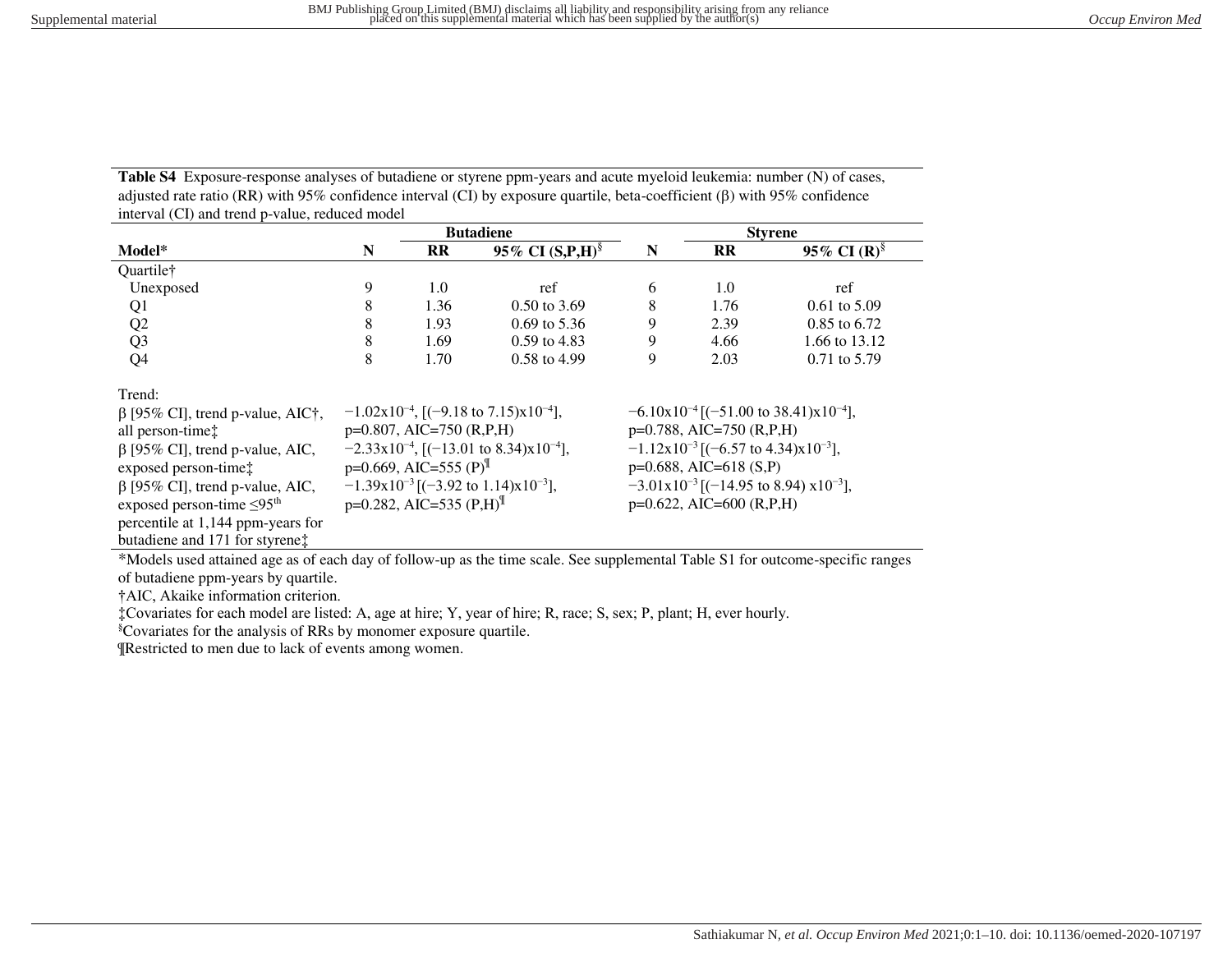Table S5 Adjusted\* beta-coefficient ( $\beta$ ) with 95% confidence interval (CI) and trend p-value for the relation between butadiene or styrene ppmyears, lagged 10 or 20 years, and lymphohematopoietic cancers (LHC), all person-time, reduced models

|                                                  | ppm-years, lagged 10 years                   |                                             |               |                  | ppm-years, lagged 20 years            |                                             |               |            |
|--------------------------------------------------|----------------------------------------------|---------------------------------------------|---------------|------------------|---------------------------------------|---------------------------------------------|---------------|------------|
| <b>Monomer</b> , Form of                         |                                              | <b>Trend</b>                                |               |                  |                                       | <b>Trend</b>                                |               |            |
| <b>LHC</b> (covariates)                          | β                                            | 95% CI                                      | $p-$<br>value | AIC <sup>†</sup> | β                                     | 95% CI                                      | $p-$<br>value | <b>AIC</b> |
| <i>Butadiene</i><br>All leukemia<br>(Covariates) | $2.55x10^{-4}$<br>(R)                        | $(0.59 \text{ to } 4.51) \times 10^{-4}$    | 0.011         | 2335             | $2.66x10^{-4}$<br>(S,R,P)             | $(0.05 \text{ to } 5.26) \times 10^{-4}$    | 0.045         | 2116       |
| Lymphoid leukemia<br>(Covariates)                | $3.91x10^{-4}$<br>(S,R,P,H)                  | $(1.00 \text{ to } 6.82) \times 10^{-4}$    | 0.008         | 929              | $3.00x10^{-4}$<br>(S)                 | $(-0.03 \text{ to } 6.04) \times 10^{-4}$   | 0.052         | 861        |
| Myeloid leukemia<br>(Covariates)                 | $1.13x10^{-4}$<br>(S, H)                     | $(-3.02 \text{ to } 5.28) \times 10^{-4}$   | 0.594         | 1176             | $2.17x10^{-4}$<br>(R,P,H)             | $(-2.69 \text{ to } 7.03) \times 10^{-4}$   | 0.381         | 1057       |
| AML§<br>(Covariates)                             | $-0.69x10^{-4}$<br>(S,H)                     | $(-9.06 \text{ to } 7.68) \times 10^{-4}$   | 0.872         | 714              | $-0.14x10^{-4}$<br>(A, Y, S, R, P, H) | $(-8.85 \text{ to } 8.57) \times 10^{-4}$   | 0.975         | 641        |
| <b>NHL</b> §<br>(Covariates)                     | $1.00x10^{-5}$<br>(P, H)                     | $(-42.51 \text{ to } 44.51)\text{x}10^{-5}$ | 0.964         | 1966             | $-6.18x10^{-5}$<br>(A, Y, S, R, P, H) | $(-67.04 \text{ to } 54.67) \times 10^{-5}$ | 0.842         | 1876       |
| Multiple myeloma<br>(Covariates)                 | $-7.54 \times 10^{-5}$<br>(A, Y, S, R, P, H) | $(-52.81 \text{ to } 37.74) \times 10^{-5}$ | 0.744         | 1054             | $-8.97x10^{-5}$<br>(R, P, H)          | $(-62.51 \text{ to } 44.57) \times 10^{-5}$ | 0.743         | 951        |
| <b>B-cell malignancy</b><br>(Covariates)         | $1.13x10^{-4}$<br>(S,R,P,H)                  | $(-0.94 \text{ to } 3.20) \times 10^{-4}$   | 0.286         | 3775             | $0.67x10^{-4}$<br>(S,R,P,H)           | $(-2.00 \text{ to } 3.33) \times 10^{-4}$   | 0.624         | 3513       |
| <i>Styrene</i><br>All leukemia<br>(Covariates)   | $1.02x10^{-3}$<br>(S,H)                      | $(-0.24 \text{ to } 2.28) \times 10^{-3}$   | 0.112         | 2328             | $0.97x10^{-3}$<br>(S,H)               | $(-0.63 \text{ to } 2.57) \times 10^{-3}$   | 0.233         | 2114       |
| Lymphoid leukemia<br>(Covariates)                | $1.65x10^{-3}$<br>(H)                        | $(0.19 \text{ to } 3.10) \times 10^{-3}$    | 0.027         | 924              | $1.52x10^{-3}$<br>(S,R,P,H)           | $(-0.62 \text{ to } 3.66) \times 10^{-3}$   | 0.163         | 865        |